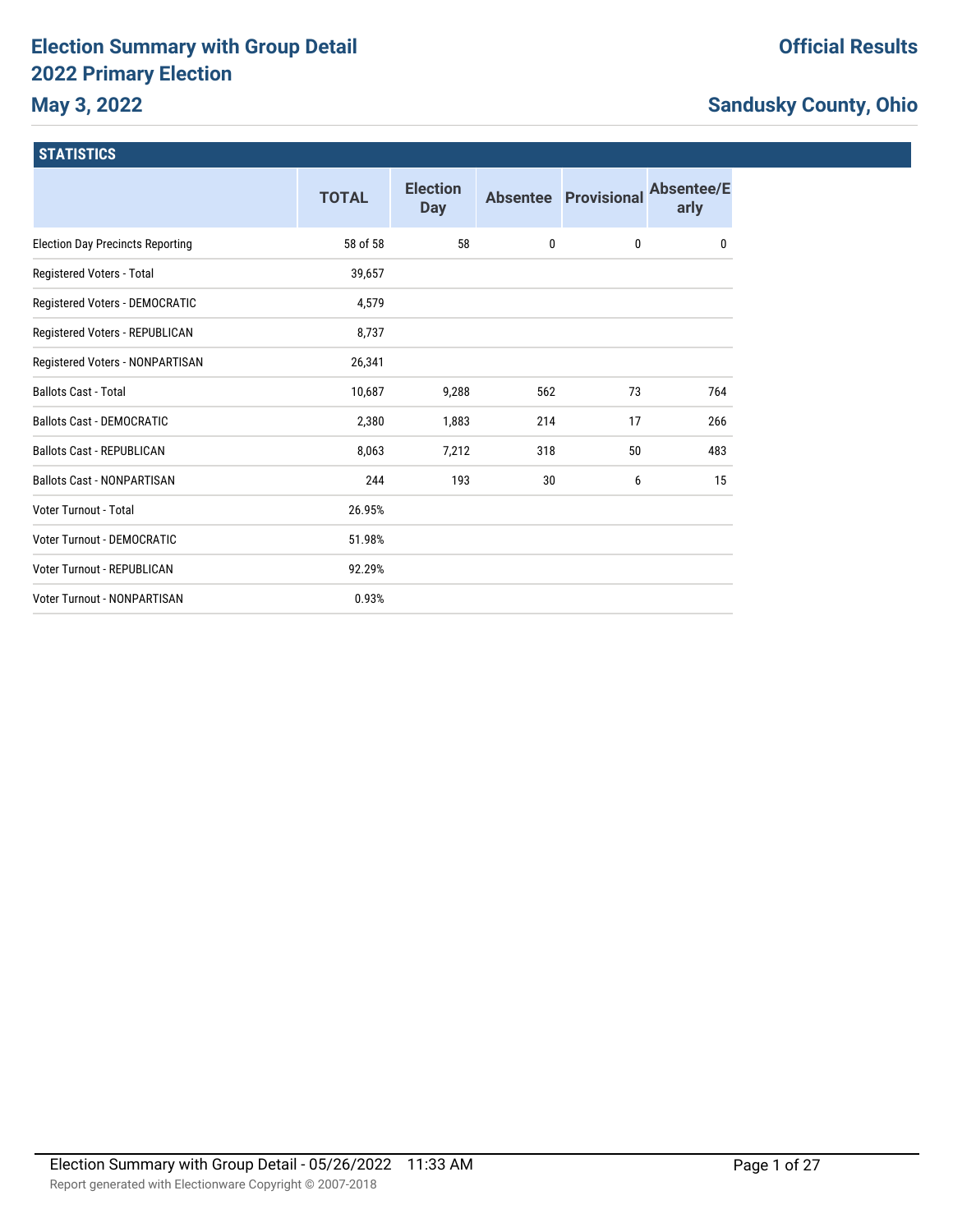**Dem Governor and Lieutenant Governor**

Vote For 1

|                                   | <b>TOTAL</b> | <b>VOTE %</b> | <b>Election</b><br><b>Day</b> |     | <b>Absentee Provisional</b> | <b>Absentee/E</b><br>arly |
|-----------------------------------|--------------|---------------|-------------------------------|-----|-----------------------------|---------------------------|
| John Cranley and Teresa Fedor     | 1,046        | 47.35%        | 864                           | 79  | 6                           | 97                        |
| Nan Whaley and Cheryl L. Stephens | 1,163        | 52.65%        | 885                           | 114 | 6                           | 158                       |
| <b>Total Votes Cast</b>           | 2,209        | 100.00%       | 1,749                         | 193 | 12                          | 255                       |
| Overvotes                         | 31           |               | 25                            |     |                             | 4                         |
| Undervotes                        | 140          |               | 109                           | 20  | 4                           | 7                         |
| <b>Contest Totals</b>             | 2,380        |               | 1,883                         | 214 | 17                          | 266                       |

### **Dem Attorney General**

Vote For 1

|                         | <b>TOTAL</b> | <b>VOTE %</b> | <b>Election</b><br><b>Day</b> |     | <b>Absentee Provisional</b> | <b>Absentee/E</b><br>arly |
|-------------------------|--------------|---------------|-------------------------------|-----|-----------------------------|---------------------------|
| Jeffrey A. Crossman     | 1,951        | 100.00%       | 1,525                         | 165 | 10                          | 251                       |
| <b>Total Votes Cast</b> | 1,951        | 100.00%       | 1,525                         | 165 | 10                          | 251                       |
| Overvotes               | 0            |               | 0                             | 0   | 0                           | $\mathbf{0}$              |
| <b>Undervotes</b>       | 429          |               | 358                           | 49  | 7                           | 15                        |
| <b>Contest Totals</b>   | 2,380        |               | 1,883                         | 214 | 17                          | 266                       |

#### **Dem Auditor of State**

|                          | <b>TOTAL</b> | <b>VOTE %</b> | <b>Election</b><br><b>Day</b> |     | <b>Absentee Provisional</b> | <b>Absentee/E</b><br>arly |
|--------------------------|--------------|---------------|-------------------------------|-----|-----------------------------|---------------------------|
| <b>Taylor Sappington</b> | 1,905        | 100.00%       | 1,490                         | 161 | 10                          | 244                       |
| <b>Total Votes Cast</b>  | 1,905        | 100.00%       | 1,490                         | 161 | 10                          | 244                       |
| Overvotes                | 0            |               | 0                             | 0   | 0                           | 0                         |
| <b>Undervotes</b>        | 475          |               | 393                           | 53  |                             | 22                        |
| <b>Contest Totals</b>    | 2,380        |               | 1,883                         | 214 | 17                          | 266                       |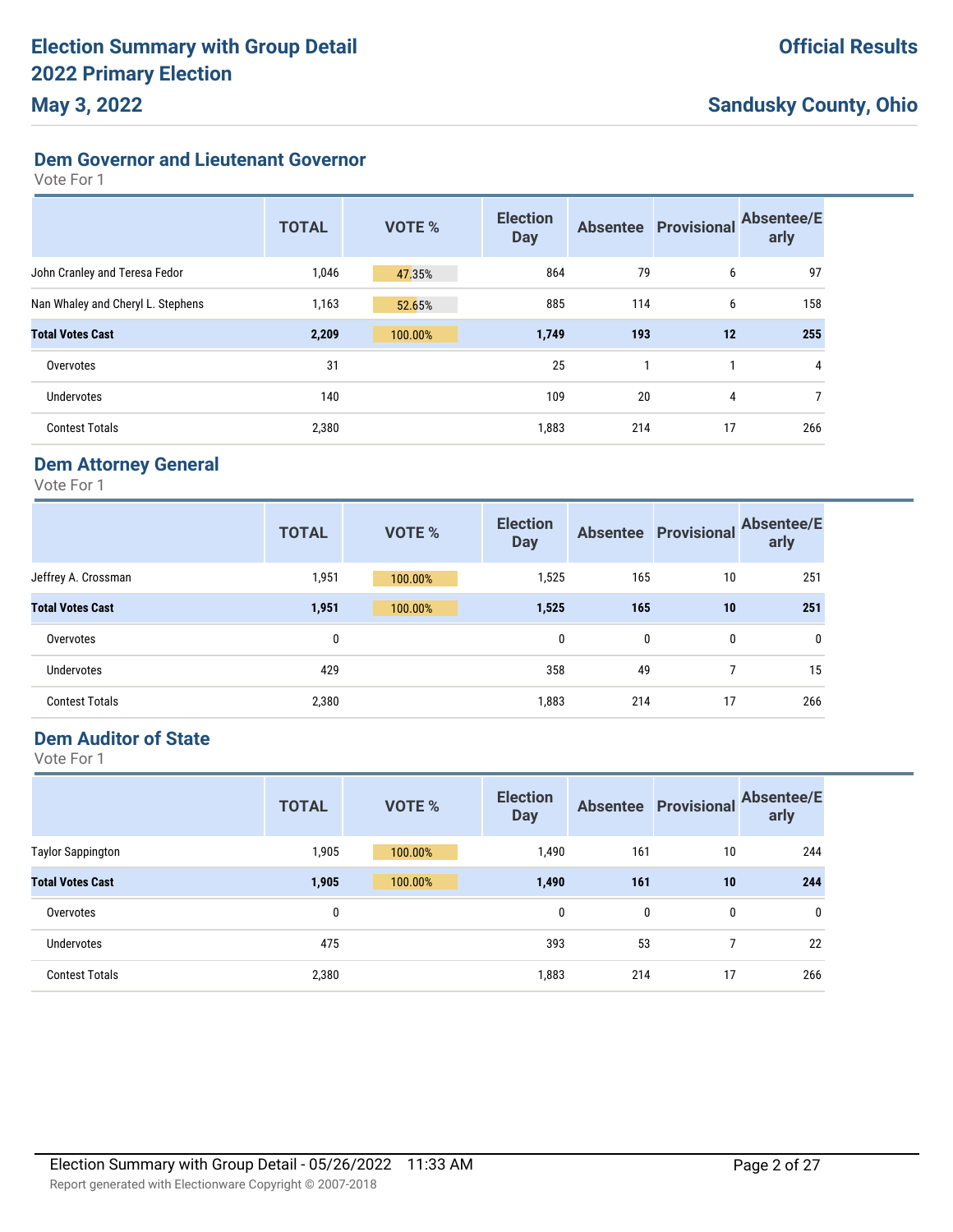# **May 3, 2022**

# **Sandusky County, Ohio**

#### **Dem Secretary of State**

Vote For 1

|                         | <b>TOTAL</b> | <b>VOTE %</b> | <b>Election</b><br><b>Day</b> |              | <b>Absentee Provisional</b> | <b>Absentee/E</b><br>arly |
|-------------------------|--------------|---------------|-------------------------------|--------------|-----------------------------|---------------------------|
| Chelsea Clark           | 1,943        | 100.00%       | 1,522                         | 164          | 10                          | 247                       |
| <b>Total Votes Cast</b> | 1,943        | 100.00%       | 1,522                         | 164          | 10                          | 247                       |
| Overvotes               | 0            |               | 0                             | $\mathbf{0}$ | 0                           | 0                         |
| <b>Undervotes</b>       | 437          |               | 361                           | 50           | 7                           | 19                        |
| <b>Contest Totals</b>   | 2,380        |               | 1,883                         | 214          | 17                          | 266                       |

#### **Dem Treasurer of State**

Vote For 1

|                         | <b>TOTAL</b> | <b>VOTE %</b> | <b>Election</b><br><b>Day</b> |              | <b>Absentee Provisional</b> | <b>Absentee/E</b><br>arly |
|-------------------------|--------------|---------------|-------------------------------|--------------|-----------------------------|---------------------------|
| <b>Scott Schertzer</b>  | 1,918        | 100.00%       | 1,499                         | 164          | 10                          | 245                       |
| <b>Total Votes Cast</b> | 1,918        | 100.00%       | 1,499                         | 164          | 10                          | 245                       |
| Overvotes               | 0            |               | 0                             | $\mathbf{0}$ | 0                           | 0                         |
| Undervotes              | 462          |               | 384                           | 50           | 7                           | 21                        |
| <b>Contest Totals</b>   | 2,380        |               | 1,883                         | 214          | 17                          | 266                       |

### **Dem Chief Justice of the Supreme Court FTC 1-1-23**

|                         | <b>TOTAL</b> | <b>VOTE %</b> | <b>Election</b><br><b>Day</b> |     | <b>Absentee Provisional</b> | <b>Absentee/E</b><br>arly |
|-------------------------|--------------|---------------|-------------------------------|-----|-----------------------------|---------------------------|
| Jennifer Brunner        | 2,004        | 100.00%       | 1,581                         | 166 | 11                          | 246                       |
| <b>Total Votes Cast</b> | 2,004        | 100.00%       | 1,581                         | 166 | 11                          | 246                       |
| Overvotes               | 0            |               | 0                             | 0   | 0                           | $\mathbf{0}$              |
| <b>Undervotes</b>       | 376          |               | 302                           | 48  | 6                           | 20                        |
| <b>Contest Totals</b>   | 2,380        |               | 1,883                         | 214 | 17                          | 266                       |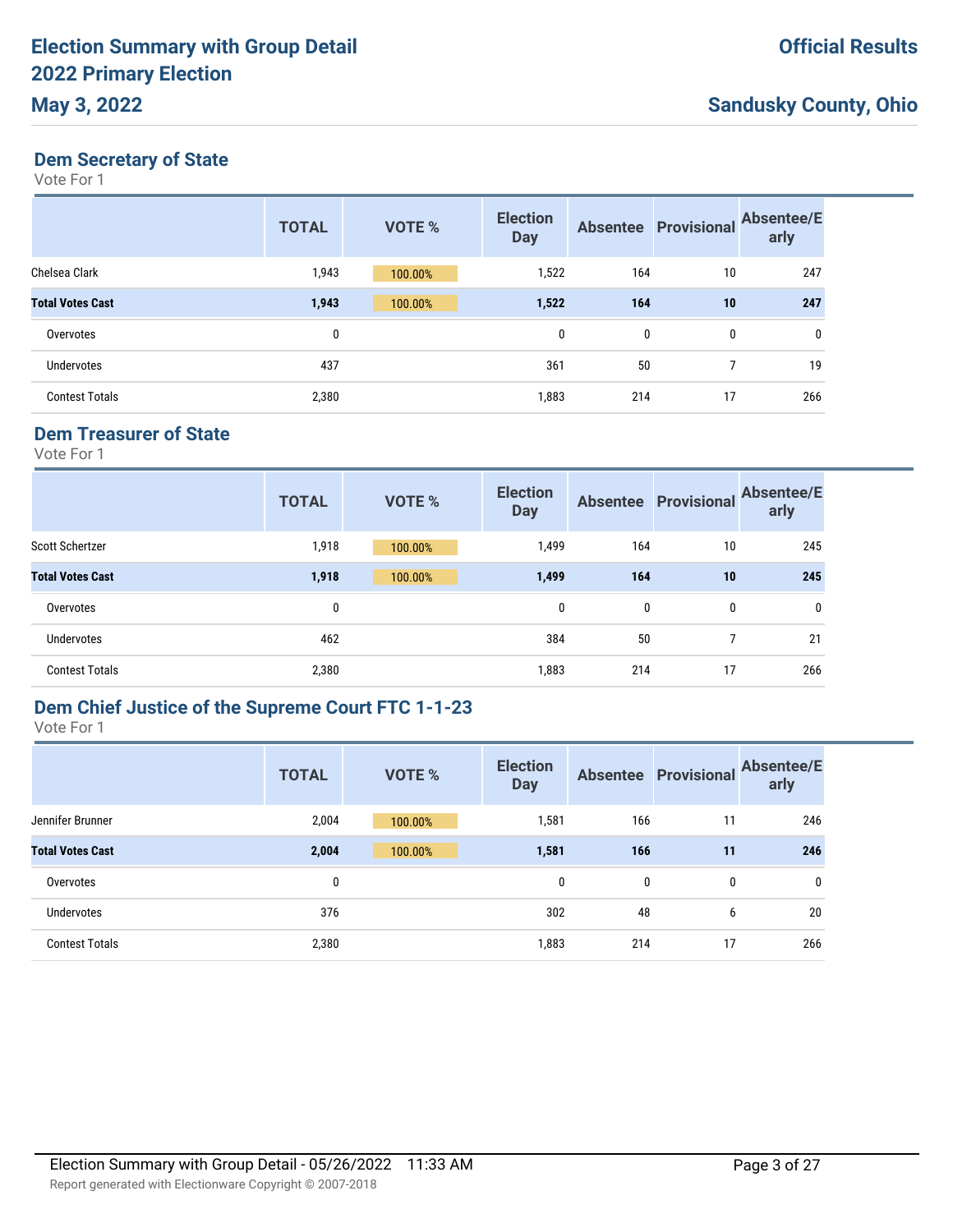#### **Dem Justice of the Supreme Court FTC 1-1-23**

Vote For 1

|                         | <b>TOTAL</b> | <b>VOTE %</b> | <b>Election</b><br><b>Day</b> | <b>Absentee</b> | <b>Provisional</b> | <b>Absentee/E</b><br>arly |
|-------------------------|--------------|---------------|-------------------------------|-----------------|--------------------|---------------------------|
| Terri Jamison           | 1,866        | 100.00%       | 1,463                         | 157             | 11                 | 235                       |
| <b>Total Votes Cast</b> | 1,866        | 100.00%       | 1,463                         | 157             | 11                 | 235                       |
| Overvotes               | 0            |               | 0                             | 0               | 0                  | 0                         |
| <b>Undervotes</b>       | 514          |               | 420                           | 57              | 6                  | 31                        |
| <b>Contest Totals</b>   | 2,380        |               | 1,883                         | 214             | 17                 | 266                       |

#### **Dem Justice of the Supreme Court FTC 1-2-23**

Vote For 1

|                         | <b>TOTAL</b> | <b>VOTE %</b> | <b>Election</b><br><b>Day</b> |     | <b>Absentee Provisional</b> | <b>Absentee/E</b><br>arly |
|-------------------------|--------------|---------------|-------------------------------|-----|-----------------------------|---------------------------|
| Marilyn Zayas           | 1,777        | 100.00%       | 1,390                         | 155 | 10                          | 222                       |
| <b>Total Votes Cast</b> | 1,777        | 100.00%       | 1,390                         | 155 | 10                          | 222                       |
| Overvotes               | 0            |               | 0                             | 0   | $\mathbf{0}$                | 0                         |
| <b>Undervotes</b>       | 603          |               | 493                           | 59  |                             | 44                        |
| <b>Contest Totals</b>   | 2,380        |               | 1,883                         | 214 | 17                          | 266                       |

### **Dem U.S. Senator**

|                         | <b>TOTAL</b>   | <b>VOTE %</b> | <b>Election</b><br><b>Day</b> |     | <b>Absentee Provisional</b> | <b>Absentee/E</b><br>arly |
|-------------------------|----------------|---------------|-------------------------------|-----|-----------------------------|---------------------------|
| Morgan Harper           | 345            | 15.35%        | 258                           | 28  | 6                           | 53                        |
| Traci TJ Johnson        | 329            | 14.64%        | 260                           | 35  | $\overline{2}$              | 32                        |
| Tim Ryan                | 1,573          | 70.00%        | 1,263                         | 126 | 6                           | 178                       |
| <b>Total Votes Cast</b> | 2,247          | 100.00%       | 1,781                         | 189 | 14                          | 263                       |
| Overvotes               | $\overline{2}$ |               |                               |     | $\mathbf 0$                 | 0                         |
| Undervotes              | 131            |               | 101                           | 24  | 3                           | 3                         |
| <b>Contest Totals</b>   | 2,380          |               | 1,883                         | 214 | 17                          | 266                       |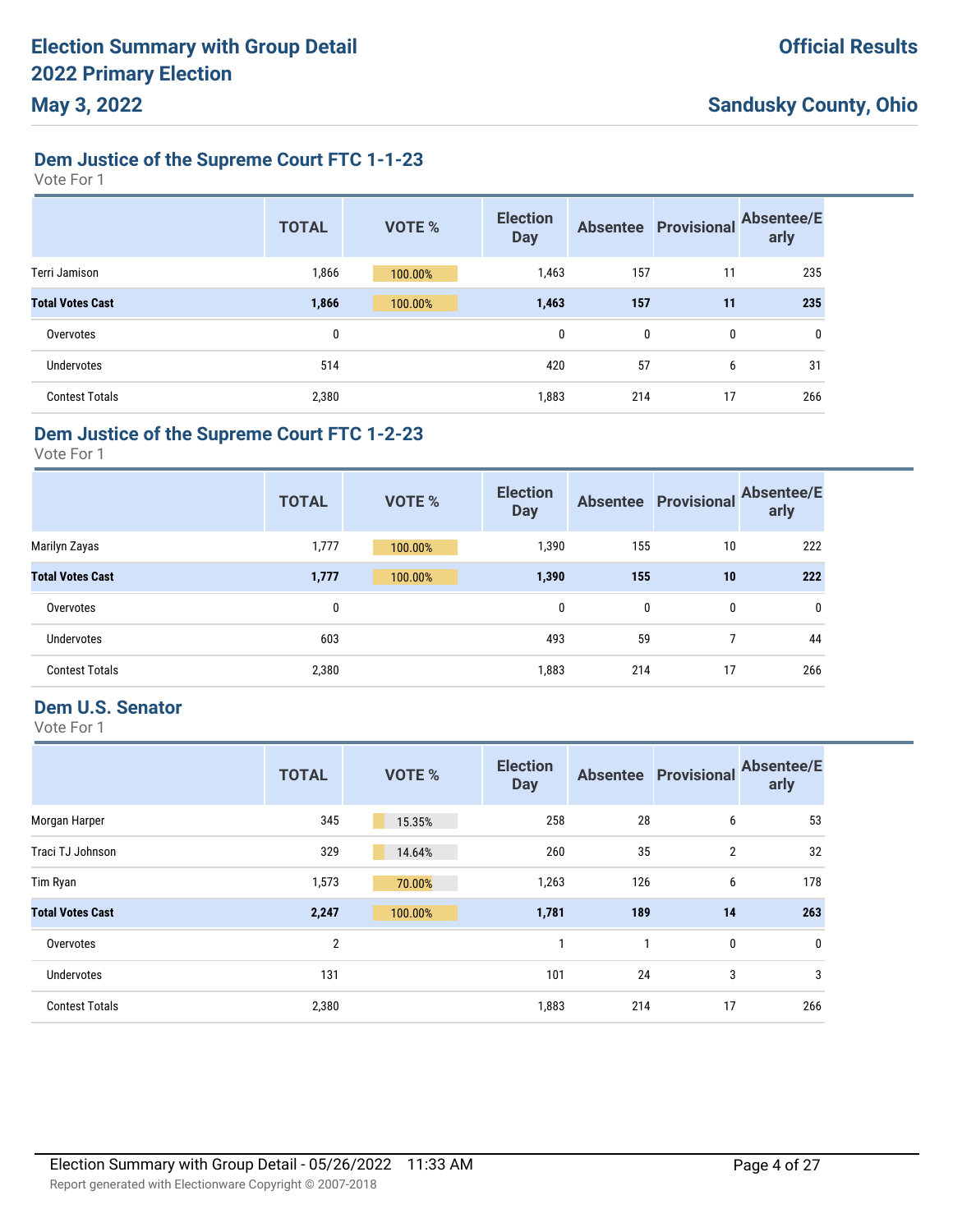**Dem Representative to Congress 9th Dist**

Vote For 1

|                         | <b>TOTAL</b> | <b>VOTE %</b> | <b>Election</b><br><b>Day</b> |     | <b>Absentee Provisional</b> | <b>Absentee/E</b><br>arly |
|-------------------------|--------------|---------------|-------------------------------|-----|-----------------------------|---------------------------|
| Marcy Kaptur            | 2,177        | 100.00%       | 1,721                         | 185 | 14                          | 257                       |
| <b>Total Votes Cast</b> | 2,177        | 100.00%       | 1,721                         | 185 | 14                          | 257                       |
| Overvotes               | 0            |               | 0                             | 0   | 0                           | 0                         |
| Undervotes              | 203          |               | 162                           | 29  | 3                           | 9                         |
| <b>Contest Totals</b>   | 2,380        |               | 1,883                         | 214 | 17                          | 266                       |

### **Dem Judge of the Court of Appeals 6th Dist FTC 2-9-23**

Vote For 1

|                         | <b>TOTAL</b> | <b>VOTE %</b> | <b>Election</b><br><b>Day</b> |              |              | Absentee Provisional Absentee/E<br>arly |
|-------------------------|--------------|---------------|-------------------------------|--------------|--------------|-----------------------------------------|
| No Valid Petition Filed | 0            |               | 0                             | 0            | 0            | 0                                       |
| <b>Total Votes Cast</b> | 0            |               | $\mathbf{0}$                  | $\mathbf{0}$ | $\mathbf{0}$ | 0                                       |
| Overvotes               | 0            |               | 0                             | 0            | $\mathbf{0}$ | 0                                       |
| <b>Undervotes</b>       | 2,380        |               | 1,883                         | 214          | 17           | 266                                     |
| <b>Contest Totals</b>   | 2,380        |               | 1,883                         | 214          | 17           | 266                                     |

### **Dem Judge of the Court of Appeals 6th Dist FTC 2-10-23**

Vote For 1

|                         | <b>TOTAL</b> | <b>VOTE %</b> | <b>Election</b><br><b>Day</b> |     | <b>Absentee Provisional</b> | <b>Absentee/E</b><br>arly |
|-------------------------|--------------|---------------|-------------------------------|-----|-----------------------------|---------------------------|
| Mark L. Pietrykowski    | 1,893        | 100.00%       | 1,485                         | 163 | 12                          | 233                       |
| <b>Total Votes Cast</b> | 1,893        | 100.00%       | 1,485                         | 163 | 12                          | 233                       |
| Overvotes               | 0            |               | 0                             | 0   | 0                           | $\mathbf{0}$              |
| Undervotes              | 487          |               | 398                           | 51  | 5                           | 33                        |
| <b>Contest Totals</b>   | 2,380        |               | 1,883                         | 214 | 17                          | 266                       |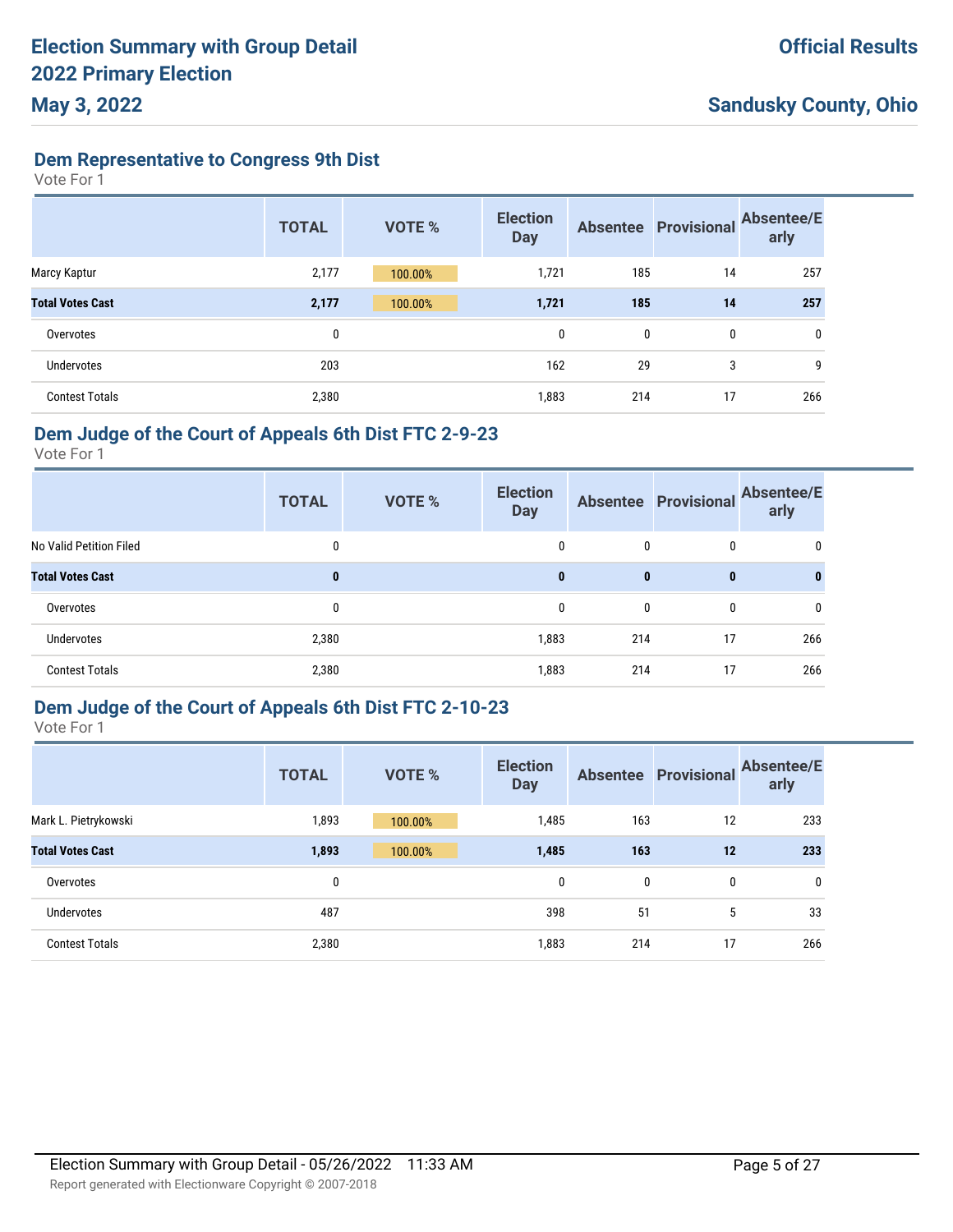#### **Dem County Commissioner**

Vote For 1

|                          | <b>TOTAL</b> | <b>VOTE %</b> | <b>Election</b><br><b>Day</b> |                | <b>Absentee Provisional</b> | <b>Absentee/E</b><br>arly |
|--------------------------|--------------|---------------|-------------------------------|----------------|-----------------------------|---------------------------|
| <b>Write-In Totals</b>   | 358          | 100.00%       | 263                           | 18             | 5                           | 72                        |
| Write-In: Scott Williams | 198          | 55.31%        | 134                           | $\overline{7}$ | 1                           | 56                        |
| Write-In: Invalid        | 160          | 44.69%        | 129                           | 11             | 4                           | 16                        |
| Not Assigned             | 0            | 0.00%         | $\mathbf 0$                   | 0              | $\mathbf 0$                 | 0                         |
| <b>Total Votes Cast</b>  | 358          | 100.00%       | 263                           | 18             | $5\phantom{.0}$             | 72                        |
| Overvotes                | 0            |               | 0                             | 0              | $\mathbf 0$                 | 0                         |
| <b>Undervotes</b>        | 2,022        |               | 1,620                         | 196            | 12                          | 194                       |
| <b>Contest Totals</b>    | 2,380        |               | 1,883                         | 214            | 17                          | 266                       |

#### **Dem County Auditor**

Vote For 1

|                         | <b>TOTAL</b> | <b>VOTE %</b> | <b>Election</b><br><b>Day</b> |              | <b>Absentee Provisional</b> | <b>Absentee/E</b><br>arly |
|-------------------------|--------------|---------------|-------------------------------|--------------|-----------------------------|---------------------------|
| No Valid Petition Filed | 0            |               | 0                             | 0            | 0                           | 0                         |
| <b>Total Votes Cast</b> | 0            |               | $\mathbf{0}$                  | $\bf{0}$     | $\bf{0}$                    | $\bf{0}$                  |
| Overvotes               | 0            |               | 0                             | $\mathbf{0}$ | $\mathbf{0}$                | 0                         |
| Undervotes              | 2,380        |               | 1,883                         | 214          | 17                          | 266                       |
| <b>Contest Totals</b>   | 2,380        |               | 1,883                         | 214          | 17                          | 266                       |

#### **Dem Member of County Central Committee City of Fremont 1-C**

| <b>TOTAL</b> | <b>VOTE %</b> | <b>Election</b><br><b>Day</b> |   |              | arly                            |
|--------------|---------------|-------------------------------|---|--------------|---------------------------------|
| 26           | 100.00%       | 17                            | 4 | 0            | 5                               |
| 26           | 100.00%       | 17                            | 4 | $\bf{0}$     |                                 |
| 0            |               | 0                             | 0 | 0            | 0                               |
| 3            |               | 3                             | 0 | $\mathbf{0}$ | 0                               |
| 29           |               | 20                            | 4 | 0            | 5                               |
|              |               |                               |   |              | Absentee Provisional Absentee/E |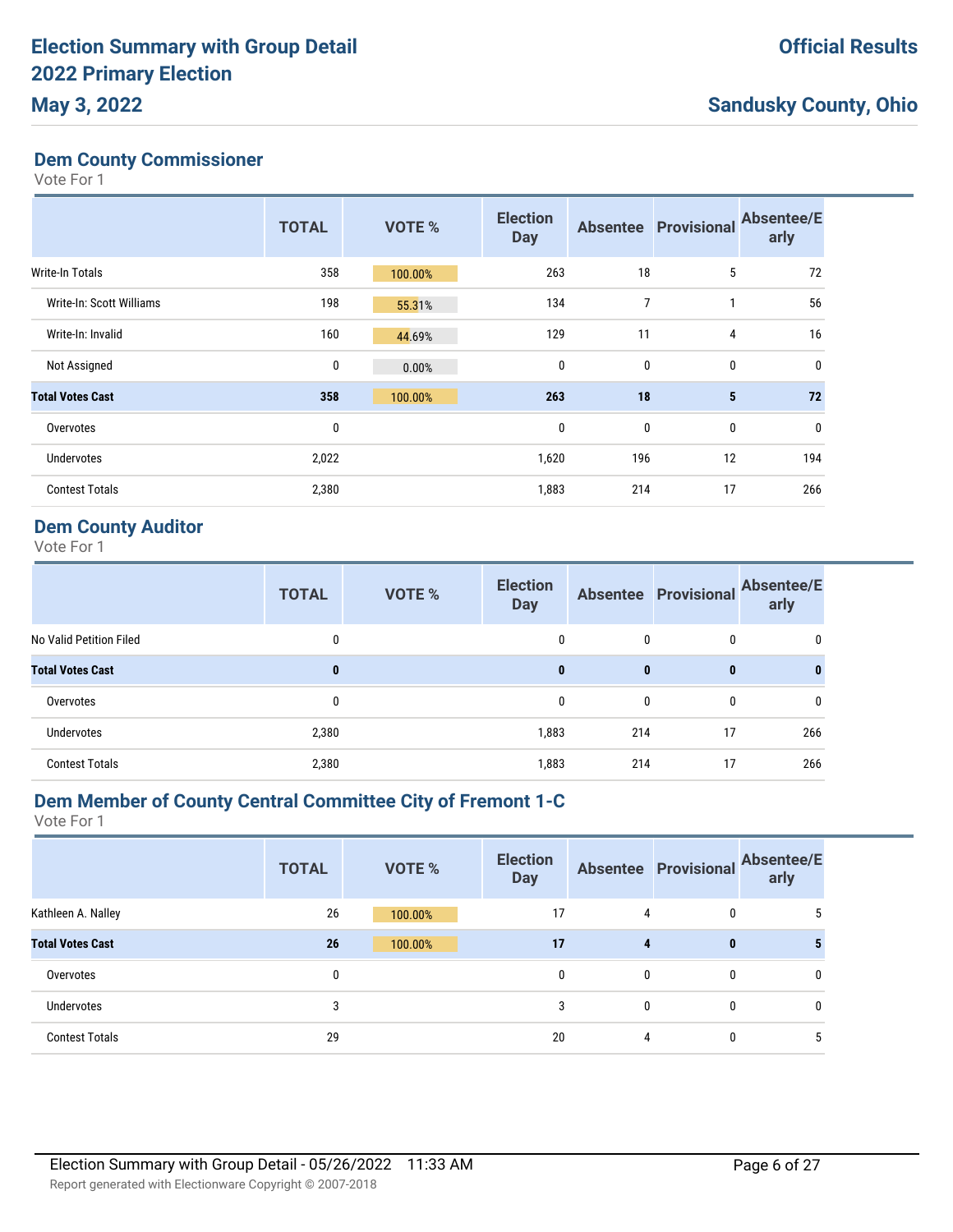### **Dem Member of County Central Committee City of Fremont 1-D**

Vote For 1

|                         | <b>TOTAL</b> | <b>VOTE %</b> | <b>Election</b><br><b>Day</b> |              | <b>Absentee Provisional</b> | <b>Absentee/E</b><br>arly |
|-------------------------|--------------|---------------|-------------------------------|--------------|-----------------------------|---------------------------|
| Joseph F. Albrechta     | 37           | 100.00%       | 34                            | 0            |                             |                           |
| <b>Total Votes Cast</b> | 37           | 100.00%       | 34                            | $\bf{0}$     |                             |                           |
| Overvotes               | 0            |               | 0                             | 0            | 0                           |                           |
| <b>Undervotes</b>       | 11           |               |                               | $\mathbf{0}$ | 0                           | 4                         |
| <b>Contest Totals</b>   | 48           |               | 41                            | 0            |                             |                           |

#### **Dem Member of County Central Committee City of Fremont 2-C**

Vote For 1

|                         | <b>TOTAL</b> | <b>VOTE %</b> | <b>Election</b><br><b>Day</b> |    |   | Absentee Provisional Absentee/E<br>arly |
|-------------------------|--------------|---------------|-------------------------------|----|---|-----------------------------------------|
| Sharie L. Chagnon       | 38           | 100.00%       | 22                            | 5  | 0 | 11                                      |
| <b>Total Votes Cast</b> | 38           | 100.00%       | 22                            | 5  | 0 | 11                                      |
| Overvotes               | 0            |               | 0                             | 0  | 0 | 0                                       |
| <b>Undervotes</b>       | 16           |               | 4                             | 11 | 0 |                                         |
| <b>Contest Totals</b>   | 54           |               | 26                            | 16 | 0 | 12                                      |

# **Dem Member of County Central Committee City of Fremont 3-A**

|                         | <b>TOTAL</b> | <b>VOTE %</b> | <b>Election</b><br><b>Day</b> |   | <b>Absentee Provisional</b> | <b>Absentee/E</b><br>arly |
|-------------------------|--------------|---------------|-------------------------------|---|-----------------------------|---------------------------|
| Evangelina R. Ruiz      | 26           | 100.00%       | 19                            |   | 0                           | 6                         |
| <b>Total Votes Cast</b> | 26           | 100.00%       | 19                            |   | $\bf{0}$                    | b                         |
| Overvotes               | 0            |               | 0                             | 0 | 0                           | 0                         |
| Undervotes              | 8            |               | 6                             | 2 | 0                           | 0                         |
| <b>Contest Totals</b>   | 34           |               | 25                            | 3 | 0                           | 6                         |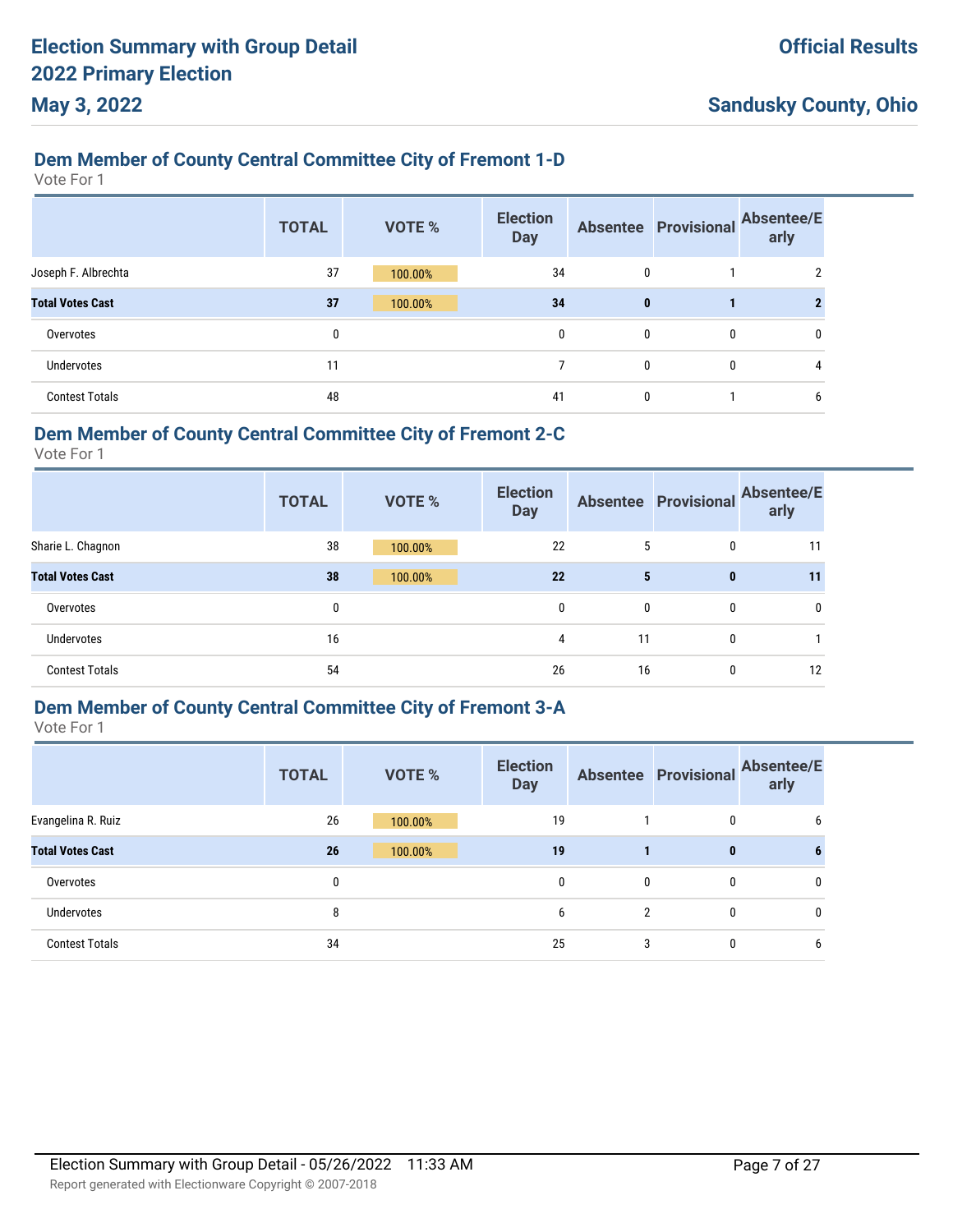### **Dem Member of County Central Committee City of Fremont 3-B**

Vote For 1

|                         | <b>TOTAL</b> | <b>VOTE %</b> | <b>Election</b><br><b>Day</b> |    | <b>Absentee Provisional</b> | <b>Absentee/E</b><br>arly |
|-------------------------|--------------|---------------|-------------------------------|----|-----------------------------|---------------------------|
| Marsha Guffey           | 52           | 100.00%       | 30                            | 8  | 2                           | 12                        |
| <b>Total Votes Cast</b> | 52           | 100.00%       | 30                            | 8  | $\mathbf{2}$                | 12                        |
| Overvotes               | 0            |               | $\mathbf{0}$                  | 0  | 0                           | 0                         |
| Undervotes              | 16           |               | 10                            | 5  | 0                           |                           |
| <b>Contest Totals</b>   | 68           |               | 40                            | 13 | $\overline{2}$              | 13                        |

#### **Dem Member of County Central Committee City of Fremont 4-B**

Vote For 1

|                         | <b>TOTAL</b> | <b>VOTE %</b> | <b>Election</b><br><b>Day</b> |              |          | Absentee Provisional Absentee/E<br>arly |
|-------------------------|--------------|---------------|-------------------------------|--------------|----------|-----------------------------------------|
| <b>Chris Liebold</b>    | 43           | 100.00%       | 38                            | 2            | 0        |                                         |
| <b>Total Votes Cast</b> | 43           | 100.00%       | 38                            | $\mathbf{2}$ | $\bf{0}$ |                                         |
| Overvotes               | 0            |               | 0                             | 0            | 0        |                                         |
| <b>Undervotes</b>       | 8            |               | 6                             | 0            | 0        | ↑                                       |
| <b>Contest Totals</b>   | 51           |               | 44                            | 2            | 0        |                                         |

# **Dem Member of County Central Committee Ballville Twp B**

|                         | <b>TOTAL</b> | <b>VOTE %</b> | <b>Election</b><br><b>Day</b> |                | <b>Absentee Provisional</b> | <b>Absentee/E</b><br>arly |
|-------------------------|--------------|---------------|-------------------------------|----------------|-----------------------------|---------------------------|
| James Fails             | 19           | 100.00%       | 17                            | $\overline{2}$ | $\mathbf{0}$                | 0                         |
| <b>Total Votes Cast</b> | 19           | 100.00%       | 17                            | $\mathbf{2}$   | $\bf{0}$                    | 0                         |
| Overvotes               | 0            |               | 0                             | 0              | 0                           | 0                         |
| <b>Undervotes</b>       | 6            |               | 6                             | 0              | 0                           | 0                         |
| <b>Contest Totals</b>   | 25           |               | 23                            | $\overline{2}$ | 0                           | 0                         |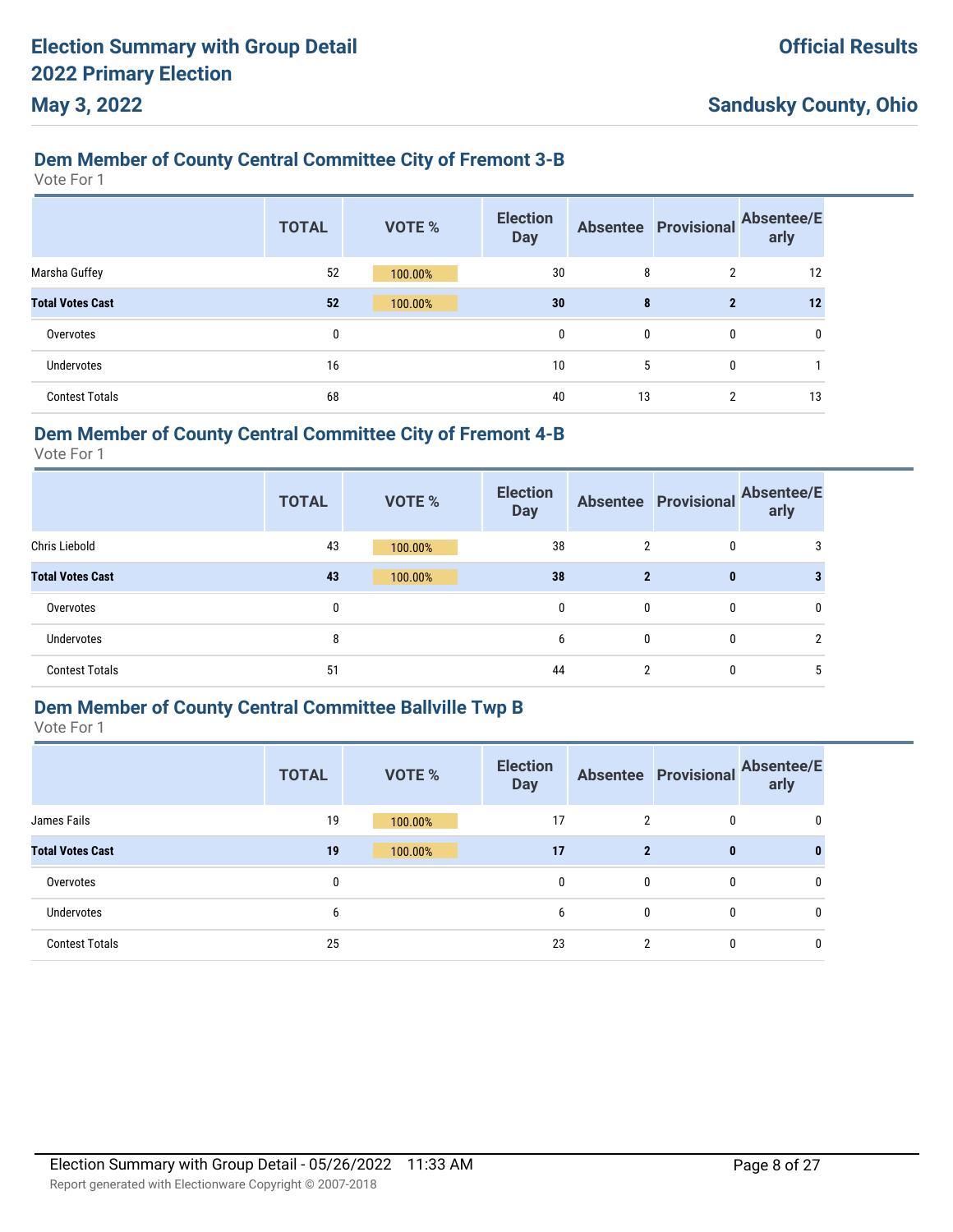# **Dem Member of County Central Committee Jackson Twp B**

Vote For 1

|                         | <b>TOTAL</b> | <b>VOTE %</b> | <b>Election</b><br><b>Day</b> |              | <b>Absentee Provisional</b> | <b>Absentee/E</b><br>arly |
|-------------------------|--------------|---------------|-------------------------------|--------------|-----------------------------|---------------------------|
| Roger Wise              | 12           | 100.00%       | 6                             |              | 0                           |                           |
| <b>Total Votes Cast</b> | 12           | 100.00%       | 6                             |              | $\bf{0}$                    |                           |
| Overvotes               | 0            |               | $\mathbf{0}$                  | $\mathbf{0}$ | $\mathbf{0}$                | 0                         |
| <b>Undervotes</b>       | 0            |               | $\mathbf{0}$                  | $\mathbf{0}$ | $\mathbf{0}$                | 0                         |
| <b>Contest Totals</b>   | 12           |               | 6                             |              | 0                           | b                         |

#### **Dem Member of County Central Committee Madison Twp**

Vote For 1

|                         | <b>TOTAL</b> | <b>VOTE %</b> | <b>Election</b><br><b>Day</b> |   |             | Absentee Provisional Absentee/E<br>arly |
|-------------------------|--------------|---------------|-------------------------------|---|-------------|-----------------------------------------|
| <b>Thomas Younker</b>   | 24           | 100.00%       | 20                            | 3 | 0           |                                         |
| <b>Total Votes Cast</b> | 24           | 100.00%       | 20                            | 3 | $\mathbf 0$ |                                         |
| Overvotes               | 0            |               | $\mathbf{0}$                  | 0 | 0           |                                         |
| Undervotes              |              |               |                               | 0 | 0           |                                         |
| <b>Contest Totals</b>   | 25           |               | 21                            | 3 | 0           |                                         |

# **Dem Member of County Central Committee Woodville Twp**

|                         | <b>TOTAL</b> | <b>VOTE %</b> | <b>Election</b><br><b>Day</b> |   | <b>Absentee Provisional</b> | <b>Absentee/E</b><br>arly |
|-------------------------|--------------|---------------|-------------------------------|---|-----------------------------|---------------------------|
| Joyce Bower             | 37           | 100.00%       | 32                            |   | 0                           | 4                         |
| <b>Total Votes Cast</b> | 37           | 100.00%       | 32                            |   | 0                           |                           |
| Overvotes               | 0            |               | 0                             | 0 | 0                           | 0                         |
| <b>Undervotes</b>       | 4            |               | 4                             | 0 | 0                           | 0                         |
| <b>Contest Totals</b>   | 41           |               | 36                            |   | 0                           | 4                         |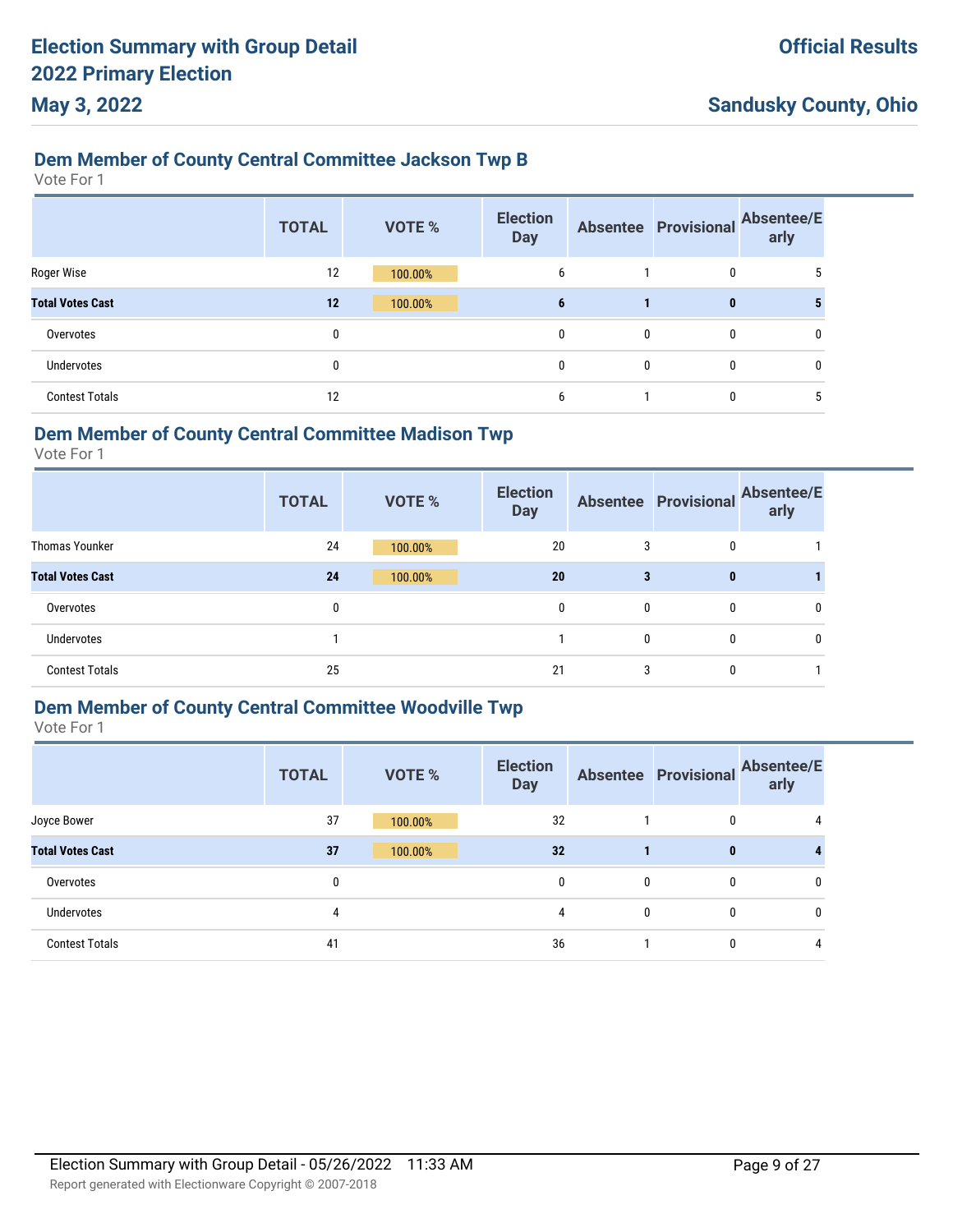**Rep Governor and Lieutenant Governor**

Vote For 1

|                                      | <b>TOTAL</b> | VOTE %  | <b>Election</b><br><b>Day</b> |                | <b>Absentee Provisional</b> | <b>Absentee/E</b><br>arly |
|--------------------------------------|--------------|---------|-------------------------------|----------------|-----------------------------|---------------------------|
| Joe Blystone and Jeremiah W. Workman | 2,729        | 34.34%  | 2,522                         | 61             | 25                          | 121                       |
| Mike DeWine and Jon Husted           | 3,356        | 42.23%  | 2,896                         | 196            | 17                          | 247                       |
| Ron Hood and Candice Keller          | 157          | 1.98%   | 139                           | 7              | $\mathbf{0}$                | 11                        |
| Jim Renacci and Joe Knopp            | 1,705        | 21.45%  | 1,556                         | 45             | 7                           | 97                        |
| <b>Total Votes Cast</b>              | 7,947        | 100.00% | 7,113                         | 309            | 49                          | 476                       |
| Overvotes                            | 17           |         | 14                            | $\overline{2}$ | 0                           | 1                         |
| <b>Undervotes</b>                    | 99           |         | 85                            | 7              | и                           | 6                         |
| <b>Contest Totals</b>                | 8,063        |         | 7,212                         | 318            | 50                          | 483                       |

#### **Rep Attorney General**

Vote For 1

|                         | <b>TOTAL</b> | <b>VOTE %</b> | <b>Election</b><br><b>Day</b> |     | <b>Absentee Provisional</b> | <b>Absentee/E</b><br>arly |
|-------------------------|--------------|---------------|-------------------------------|-----|-----------------------------|---------------------------|
| Dave Yost               | 6,108        | 100.00%       | 5,416                         | 254 | 44                          | 394                       |
| <b>Total Votes Cast</b> | 6,108        | 100.00%       | 5,416                         | 254 | 44                          | 394                       |
| Overvotes               | 0            |               | 0                             | 0   | 0                           | 0                         |
| <b>Undervotes</b>       | 1,955        |               | 1,796                         | 64  | 6                           | 89                        |
| <b>Contest Totals</b>   | 8,063        |               | 7,212                         | 318 | 50                          | 483                       |

#### **Rep Auditor of State**

|                         | <b>TOTAL</b> | <b>VOTE %</b> | <b>Election</b><br><b>Day</b> |              | <b>Absentee Provisional</b> | <b>Absentee/E</b><br>arly |
|-------------------------|--------------|---------------|-------------------------------|--------------|-----------------------------|---------------------------|
| <b>Keith Faber</b>      | 5,720        | 100.00%       | 5,056                         | 245          | 42                          | 377                       |
| <b>Total Votes Cast</b> | 5,720        | 100.00%       | 5,056                         | 245          | 42                          | 377                       |
| Overvotes               | 0            |               | 0                             | $\mathbf{0}$ | 0                           | 0                         |
| Undervotes              | 2,343        |               | 2,156                         | 73           | 8                           | 106                       |
| <b>Contest Totals</b>   | 8,063        |               | 7,212                         | 318          | 50                          | 483                       |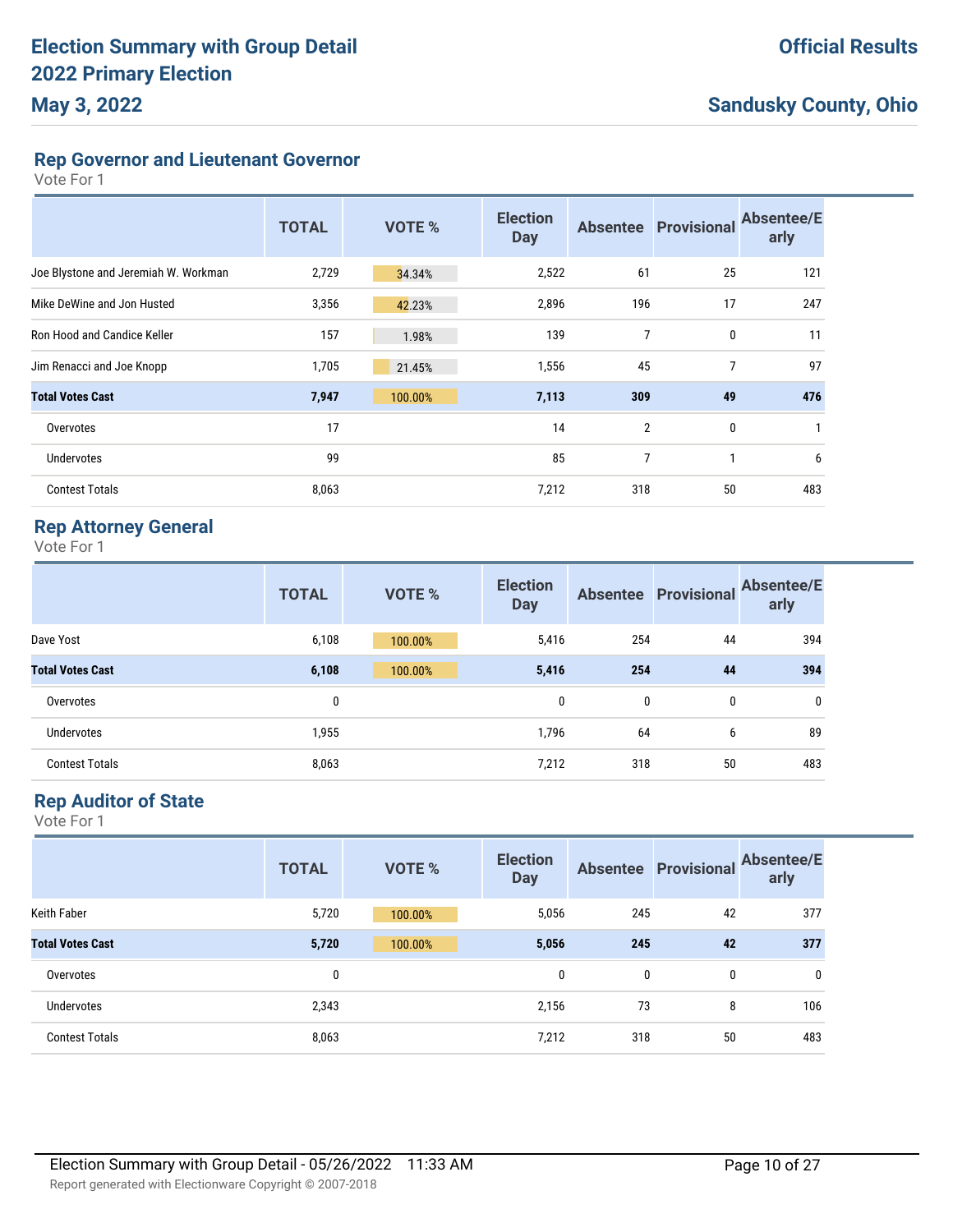#### **Rep Secretary of State**

Vote For 1

|                         | <b>TOTAL</b> | <b>VOTE %</b> | <b>Election</b><br><b>Day</b> |     | <b>Absentee Provisional</b> | <b>Absentee/E</b><br>arly |
|-------------------------|--------------|---------------|-------------------------------|-----|-----------------------------|---------------------------|
| John Adams              | 2,940        | 43.03%        | 2,627                         | 114 | 22                          | 177                       |
| <b>Frank LaRose</b>     | 3,892        | 56.97%        | 3,442                         | 166 | 21                          | 263                       |
| <b>Total Votes Cast</b> | 6,832        | 100.00%       | 6,069                         | 280 | 43                          | 440                       |
| Overvotes               | 20           |               | 19                            | 1   | 0                           | 0                         |
| Undervotes              | 1,211        |               | 1,124                         | 37  | 7                           | 43                        |
| <b>Contest Totals</b>   | 8,063        |               | 7,212                         | 318 | 50                          | 483                       |

### **Rep Treasurer of State**

Vote For 1

|                         | <b>TOTAL</b> | <b>VOTE %</b> | <b>Election</b><br><b>Day</b> |     | <b>Absentee Provisional</b> | <b>Absentee/E</b><br>arly |
|-------------------------|--------------|---------------|-------------------------------|-----|-----------------------------|---------------------------|
| Robert Sprague          | 5,841        | 100.00%       | 5,170                         | 246 | 42                          | 383                       |
| <b>Total Votes Cast</b> | 5,841        | 100.00%       | 5,170                         | 246 | 42                          | 383                       |
| Overvotes               | 0            |               | 0                             | 0   | 0                           | 0                         |
| Undervotes              | 2,222        |               | 2,042                         | 72  | 8                           | 100                       |
| <b>Contest Totals</b>   | 8,063        |               | 7,212                         | 318 | 50                          | 483                       |

#### **Rep Chief Justice of the Supreme Court FTC 1-1-23**

|                         | <b>TOTAL</b> | <b>VOTE %</b> | <b>Election</b><br><b>Day</b> |     |    | Absentee Provisional Absentee/E<br>arly |
|-------------------------|--------------|---------------|-------------------------------|-----|----|-----------------------------------------|
| Sharon L. Kennedy       | 5,851        | 100.00%       | 5,189                         | 237 | 43 | 382                                     |
| <b>Total Votes Cast</b> | 5,851        | 100.00%       | 5,189                         | 237 | 43 | 382                                     |
| Overvotes               | $\mathbf{0}$ |               | 0                             | 0   | 0  | 0                                       |
| Undervotes              | 2,212        |               | 2,023                         | 81  |    | 101                                     |
| <b>Contest Totals</b>   | 8,063        |               | 7,212                         | 318 | 50 | 483                                     |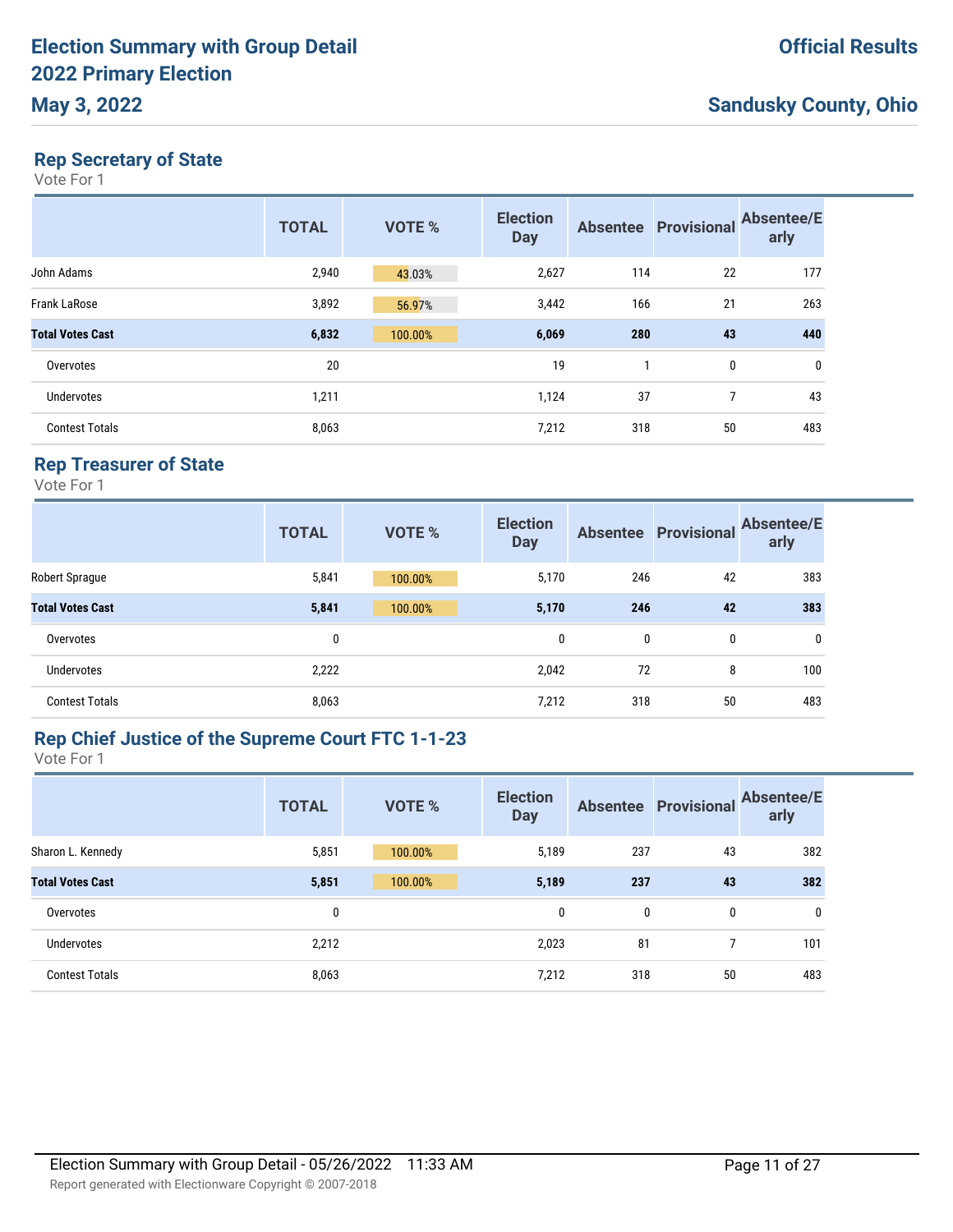#### **Rep Justice of the Supreme Court FTC 1-1-23**

Vote For 1

|                         | <b>TOTAL</b> | <b>VOTE %</b> | <b>Election</b><br><b>Day</b> | <b>Absentee</b> | <b>Provisional</b> | <b>Absentee/E</b><br>arly |
|-------------------------|--------------|---------------|-------------------------------|-----------------|--------------------|---------------------------|
| Pat Fischer             | 5,619        | 100.00%       | 4,990                         | 226             | 40                 | 363                       |
| <b>Total Votes Cast</b> | 5,619        | 100.00%       | 4,990                         | 226             | 40                 | 363                       |
| Overvotes               | 0            |               | 0                             | 0               | 0                  | 0                         |
| <b>Undervotes</b>       | 2,444        |               | 2,222                         | 92              | 10                 | 120                       |
| <b>Contest Totals</b>   | 8,063        |               | 7,212                         | 318             | 50                 | 483                       |

#### **Rep Justice of the Supreme Court FTC 1-2-23**

Vote For 1

|                         | <b>TOTAL</b> | <b>VOTE %</b> | <b>Election</b><br><b>Day</b> |     | <b>Absentee Provisional</b> | <b>Absentee/E</b><br>arly |
|-------------------------|--------------|---------------|-------------------------------|-----|-----------------------------|---------------------------|
| Pat DeWine              | 5,168        | 100.00%       | 4,568                         | 220 | 37                          | 343                       |
| <b>Total Votes Cast</b> | 5,168        | 100.00%       | 4,568                         | 220 | 37                          | 343                       |
| Overvotes               | 0            |               | 0                             | 0   | 0                           | 0                         |
| Undervotes              | 2,895        |               | 2,644                         | 98  | 13                          | 140                       |
| <b>Contest Totals</b>   | 8,063        |               | 7,212                         | 318 | 50                          | 483                       |

#### **Rep U.S. Senator**

|                         | <b>TOTAL</b> | VOTE %  | <b>Election</b><br><b>Day</b> |     | <b>Absentee Provisional</b> | <b>Absentee/E</b><br>arly |
|-------------------------|--------------|---------|-------------------------------|-----|-----------------------------|---------------------------|
| Matt Dolan              | 1,441        | 18.46%  | 1,252                         | 74  | 6                           | 109                       |
| Mike Gibbons            | 1,776        | 22.75%  | 1,580                         | 71  | 18                          | 107                       |
| Josh Mandel             | 1,605        | 20.56%  | 1,454                         | 63  | 5                           | 83                        |
| Neil Patel              | 72           | 0.92%   | 58                            | 5   | 1                           | 8                         |
| Mark Pukita             | 231          | 2.96%   | 210                           | 7   | 1                           | 13                        |
| Jane Timken             | 291          | 3.73%   | 229                           | 35  | 1                           | 26                        |
| JD Vance                | 2,391        | 30.63%  | 2,208                         | 43  | 15                          | 125                       |
| <b>Total Votes Cast</b> | 7,807        | 100.00% | 6,991                         | 298 | 47                          | 471                       |
| Overvotes               | 16           |         | 10                            | 4   | $\pmb{0}$                   | $\overline{2}$            |
| Undervotes              | 240          |         | 211                           | 16  | 3                           | 10                        |
| <b>Contest Totals</b>   | 8,063        |         | 7,212                         | 318 | 50                          | 483                       |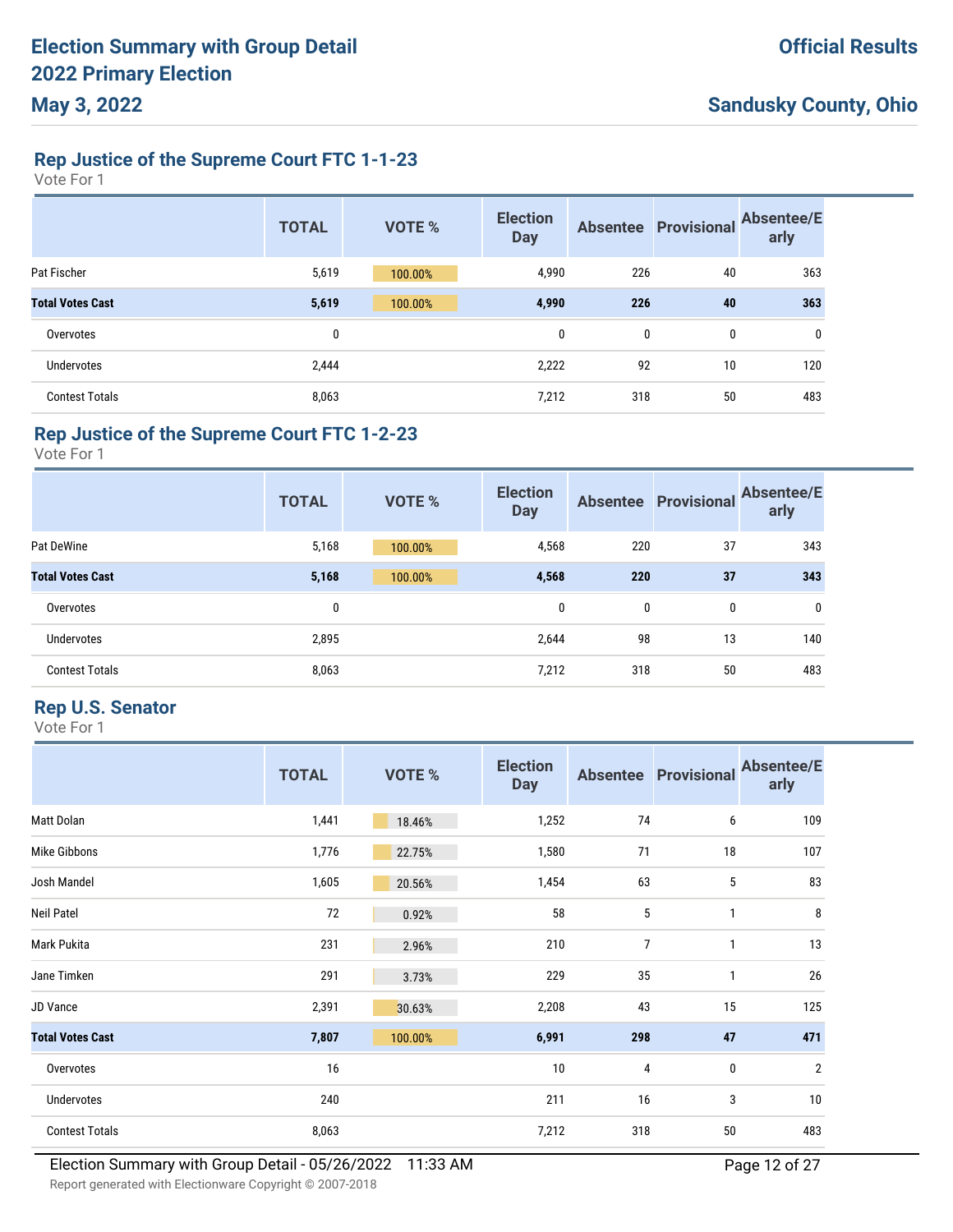**Rep Representative to Congress 9th Dist**

Vote For 1

|                         | <b>TOTAL</b> | <b>VOTE %</b> | <b>Election</b><br><b>Day</b> |     | <b>Absentee Provisional</b> | <b>Absentee/E</b><br>arly |
|-------------------------|--------------|---------------|-------------------------------|-----|-----------------------------|---------------------------|
| <b>Beth Deck</b>        | 453          | 6.10%         | 405                           | 24  | $\overline{2}$              | 22                        |
| <b>Theresa Gavarone</b> | 1,637        | 22.04%        | 1,432                         | 70  | 8                           | 127                       |
| J. R. Majewski          | 2,841        | 38.25%        | 2,657                         | 46  | 19                          | 119                       |
| Craig S. Riedel         | 2,496        | 33.61%        | 2,146                         | 149 | 15                          | 186                       |
| <b>Total Votes Cast</b> | 7,427        | 100.00%       | 6,640                         | 289 | 44                          | 454                       |
| Overvotes               | 9            |               | 8                             | 1   | 0                           | $\boldsymbol{0}$          |
| Undervotes              | 627          |               | 564                           | 28  | 6                           | 29                        |
| <b>Contest Totals</b>   | 8,063        |               | 7,212                         | 318 | 50                          | 483                       |

### **Rep Judge of the Court of Appeals 6th Dist FTC 2-9-23**

Vote For 1

|                         | <b>TOTAL</b> | <b>VOTE %</b> | <b>Election</b><br><b>Day</b> |     | <b>Absentee Provisional</b> | <b>Absentee/E</b><br>arly |
|-------------------------|--------------|---------------|-------------------------------|-----|-----------------------------|---------------------------|
| <b>Christine Mayle</b>  | 5,750        | 100.00%       | 5,089                         | 245 | 35                          | 381                       |
| <b>Total Votes Cast</b> | 5,750        | 100.00%       | 5,089                         | 245 | 35                          | 381                       |
| Overvotes               | 0            |               | 0                             | 0   | 0                           | $\mathbf{0}$              |
| <b>Undervotes</b>       | 2,313        |               | 2,123                         | 73  | 15                          | 102                       |
| <b>Contest Totals</b>   | 8,063        |               | 7,212                         | 318 | 50                          | 483                       |

#### **Rep Judge of the Court of Appeals 6th Dist FTC 2-10-23**

|                         | <b>TOTAL</b> | <b>VOTE %</b> | <b>Election</b><br><b>Day</b> |     | <b>Absentee Provisional</b> | <b>Absentee/E</b><br>arly |
|-------------------------|--------------|---------------|-------------------------------|-----|-----------------------------|---------------------------|
| Charles E. Sulek        | 5,426        | 100.00%       | 4,809                         | 232 | 34                          | 351                       |
| <b>Total Votes Cast</b> | 5,426        | 100.00%       | 4,809                         | 232 | 34                          | 351                       |
| Overvotes               | 0            |               | 0                             | 0   | 0                           | 0                         |
| Undervotes              | 2,637        |               | 2,403                         | 86  | 16                          | 132                       |
| <b>Contest Totals</b>   | 8,063        |               | 7,212                         | 318 | 50                          | 483                       |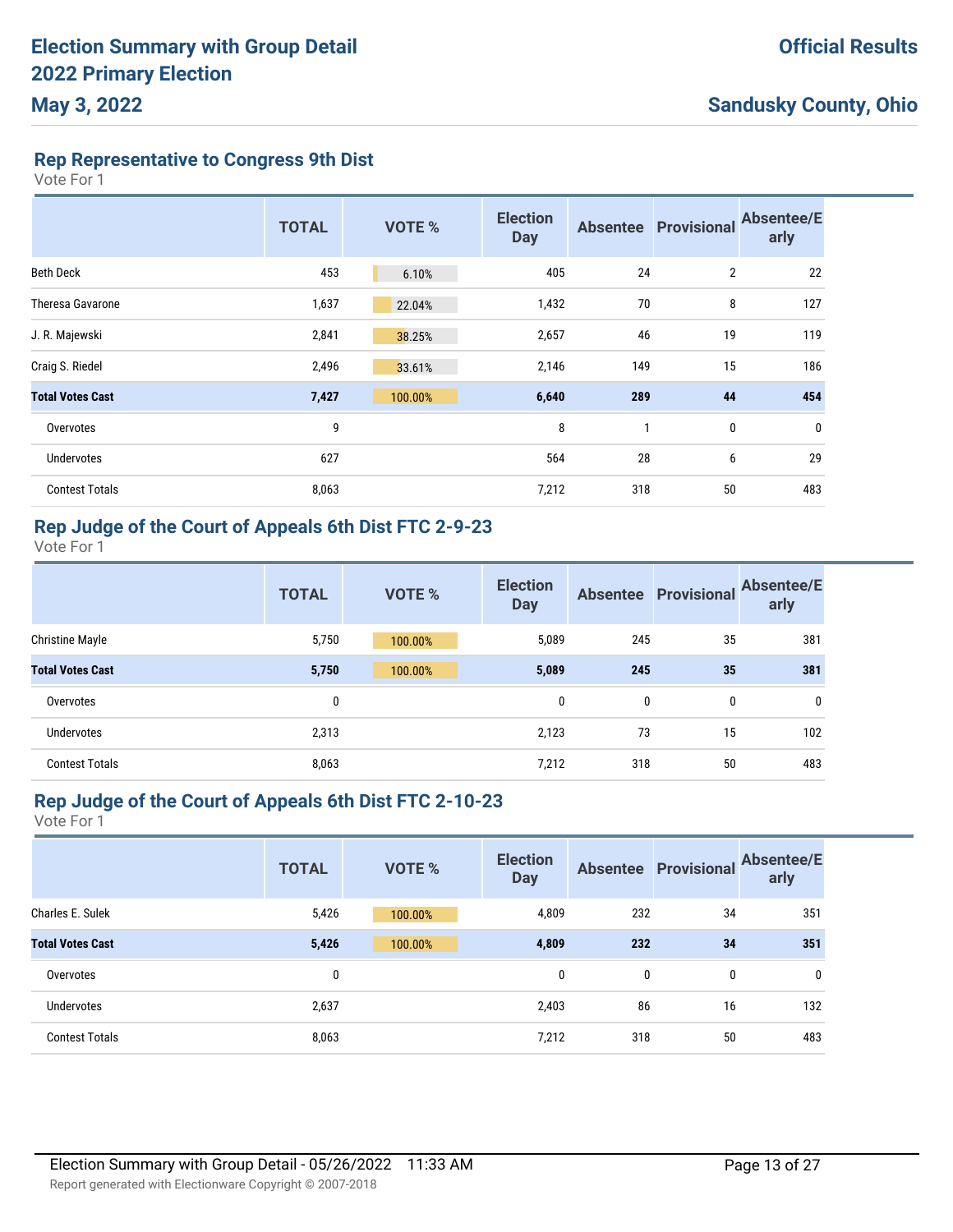#### **Rep County Commissioner**

Vote For 1

|                         | <b>TOTAL</b> | <b>VOTE %</b> | <b>Election</b><br><b>Day</b> | <b>Absentee</b>  | <b>Provisional</b> | <b>Absentee/E</b><br>arly |
|-------------------------|--------------|---------------|-------------------------------|------------------|--------------------|---------------------------|
| Jeremy Lohr             | 2,800        | 36.21%        | 2,535                         | 84               | 24                 | 157                       |
| <b>Tim Newman</b>       | 202          | 2.61%         | 186                           | 8                | 1                  | 7                         |
| Tracy M. Overmyer       | 1,512        | 19.55%        | 1,337                         | 83               | 9                  | 83                        |
| Russ Zimmerman          | 3,219        | 41.63%        | 2,850                         | 129              | 11                 | 229                       |
| <b>Total Votes Cast</b> | 7,733        | 100.00%       | 6,908                         | 304              | 45                 | 476                       |
| Overvotes               | 27           |               | 27                            | $\boldsymbol{0}$ | 0                  | $\bf{0}$                  |
| Undervotes              | 303          |               | 277                           | 14               | 5                  | $\overline{7}$            |
| <b>Contest Totals</b>   | 8,063        |               | 7,212                         | 318              | 50                 | 483                       |

#### **Rep County Auditor**

Vote For 1

|                         | <b>TOTAL</b> | <b>VOTE %</b> | <b>Election</b><br><b>Day</b> |     | <b>Absentee Provisional</b> | <b>Absentee/E</b><br>arly |
|-------------------------|--------------|---------------|-------------------------------|-----|-----------------------------|---------------------------|
| Jerri A. Miller         | 6,062        | 100.00%       | 5,380                         | 246 | 41                          | 395                       |
| <b>Total Votes Cast</b> | 6,062        | 100.00%       | 5,380                         | 246 | 41                          | 395                       |
| Overvotes               | 0            |               | 0                             | 0   | 0                           | 0                         |
| Undervotes              | 2,001        |               | 1,832                         | 72  | 9                           | 88                        |
| <b>Contest Totals</b>   | 8,063        |               | 7,212                         | 318 | 50                          | 483                       |

#### **Rep Member of County Central Committee City of Bellevue 1-A**

|                         | <b>TOTAL</b> | <b>VOTE %</b> | <b>Election</b><br><b>Day</b> |   |                | Absentee Provisional Absentee/E<br>arly |
|-------------------------|--------------|---------------|-------------------------------|---|----------------|-----------------------------------------|
| David W. Freitag        | 163          | 100.00%       | 149                           | 5 | $\overline{2}$ |                                         |
| <b>Total Votes Cast</b> | 163          | 100.00%       | 149                           | 5 | $\overline{2}$ |                                         |
| Overvotes               | 0            |               | 0                             | 0 | 0              | 0                                       |
| <b>Undervotes</b>       | 56           |               | 49                            | 4 | 0              | 3                                       |
| <b>Contest Totals</b>   | 219          |               | 198                           | 9 | $\overline{2}$ | 10                                      |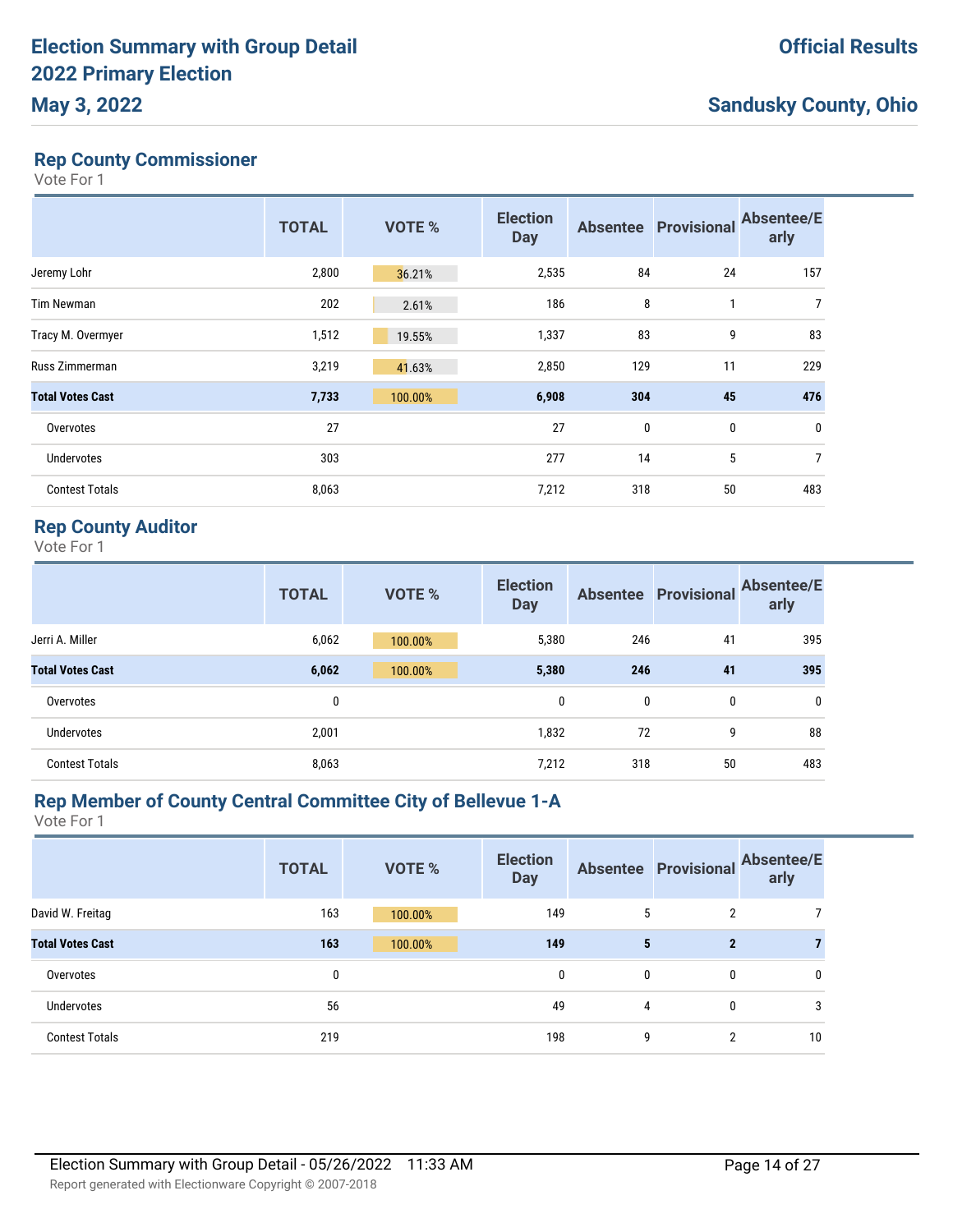### **Rep Member of County Central Committee City of Clyde A**

Vote For 1

|                         | <b>TOTAL</b> | <b>VOTE %</b> | <b>Election</b><br><b>Day</b> |              | <b>Absentee Provisional</b> | <b>Absentee/E</b><br>arly |
|-------------------------|--------------|---------------|-------------------------------|--------------|-----------------------------|---------------------------|
| Peggy Rettig            | 142          | 100.00%       | 127                           | 4            | 3                           | 8                         |
| <b>Total Votes Cast</b> | 142          | 100.00%       | 127                           | 4            | 3                           | 8                         |
| Overvotes               | 0            |               | 0                             | $\mathbf{0}$ | $\mathbf{0}$                | $\mathbf{0}$              |
| <b>Undervotes</b>       | 39           |               | 38                            | 0            |                             | $\mathbf{0}$              |
| <b>Contest Totals</b>   | 181          |               | 165                           | 4            | 4                           | 8                         |

### **Rep Member of County Central Committee City of Clyde B**

Vote For 1

|                         | <b>TOTAL</b> | <b>VOTE %</b> | <b>Election</b><br><b>Day</b> |   | <b>Absentee Provisional</b> | <b>Absentee/E</b><br>arly |
|-------------------------|--------------|---------------|-------------------------------|---|-----------------------------|---------------------------|
| Stacy Lyn Dickman       | 103          | 100.00%       | 89                            |   | 0                           |                           |
| <b>Total Votes Cast</b> | 103          | 100.00%       | 89                            |   | 0                           |                           |
| Overvotes               | $\mathbf{0}$ |               | 0                             | 0 | 0                           | 0                         |
| <b>Undervotes</b>       | 40           |               | 38                            | 0 | 0                           |                           |
| <b>Contest Totals</b>   | 143          |               | 127                           |   | 0                           | 9                         |

### **Rep Member of County Central Committee City of Clyde D**

|                         | <b>TOTAL</b> | <b>VOTE %</b> | <b>Election</b><br><b>Day</b> |   | <b>Absentee Provisional</b> | <b>Absentee/E</b><br>arly |
|-------------------------|--------------|---------------|-------------------------------|---|-----------------------------|---------------------------|
| Roger O. Sorg, II       | 83           | 100.00%       | 71                            |   | $\overline{2}$              | 9                         |
| <b>Total Votes Cast</b> | 83           | 100.00%       | 71                            |   | $\mathbf{2}$                |                           |
| Overvotes               | 0            |               | 0                             | 0 | 0                           | 0                         |
| Undervotes              | 34           |               | 31                            | 0 | 0                           | 3                         |
| <b>Contest Totals</b>   | 117          |               | 102                           |   | 2                           | 12                        |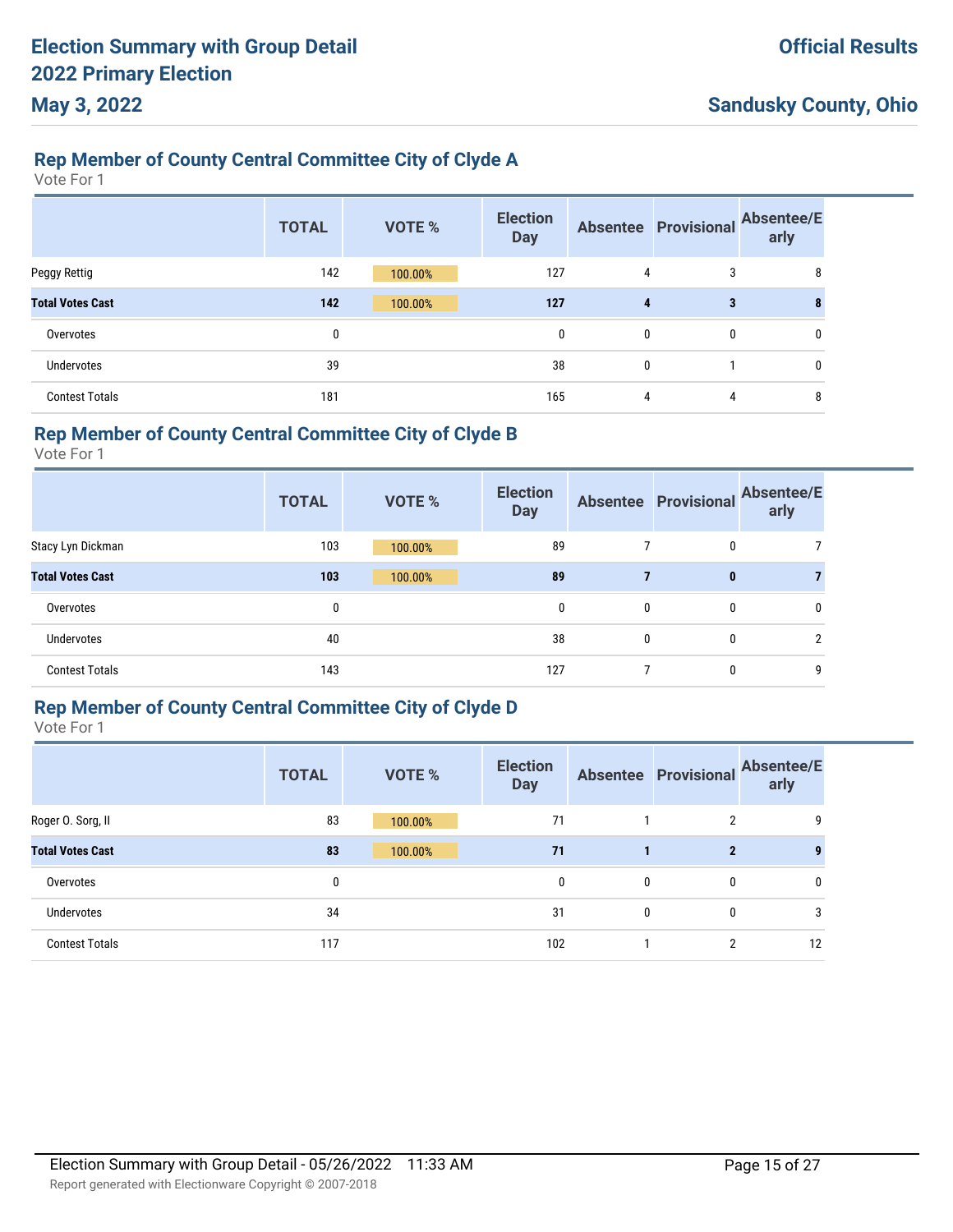### **Rep Member of County Central Committee City of Clyde E**

Vote For 1

|                         | <b>TOTAL</b> | <b>VOTE %</b> | <b>Election</b><br><b>Day</b> |    | <b>Absentee Provisional</b> | <b>Absentee/E</b><br>arly |
|-------------------------|--------------|---------------|-------------------------------|----|-----------------------------|---------------------------|
| Karen Ollervides        | 181          | 100.00%       | 160                           | 11 | 0                           | 10                        |
| <b>Total Votes Cast</b> | 181          | 100.00%       | 160                           | 11 | $\mathbf{0}$                | 10                        |
| Overvotes               | 0            |               | $\mathbf{0}$                  | 0  | 0                           | 0                         |
| <b>Undervotes</b>       | 59           |               | 51                            | 3  | 2                           | 3                         |
| <b>Contest Totals</b>   | 240          |               | 211                           | 14 | $\overline{2}$              | 13                        |

#### **Rep Member of County Central Committee City of Fremont 1-D**

Vote For 1

|                         | <b>TOTAL</b> | <b>VOTE %</b> | <b>Election</b><br><b>Day</b> |   |          | Absentee Provisional Absentee/E<br>arly |
|-------------------------|--------------|---------------|-------------------------------|---|----------|-----------------------------------------|
| Justin C. Smith         | 111          | 100.00%       | 100                           | 4 | 0        |                                         |
| <b>Total Votes Cast</b> | 111          | 100.00%       | 100                           | 4 | $\bf{0}$ |                                         |
| Overvotes               | 0            |               | 0                             | 0 | 0        | 0                                       |
| Undervotes              | 36           |               | 34                            |   |          |                                         |
| <b>Contest Totals</b>   | 147          |               | 134                           | 5 |          |                                         |

# **Rep Member of County Central Committee City of Fremont 2-A**

|                         | <b>TOTAL</b> | <b>VOTE %</b> | <b>Election</b><br><b>Day</b> |   | <b>Absentee Provisional</b> | <b>Absentee/E</b><br>arly |
|-------------------------|--------------|---------------|-------------------------------|---|-----------------------------|---------------------------|
| Lisa LeJeune            | 40           | 100.00%       | 34                            | 3 |                             | 2                         |
| <b>Total Votes Cast</b> | 40           | 100.00%       | 34                            | 3 |                             |                           |
| Overvotes               | 0            |               | 0                             | 0 | 0                           | 0                         |
| <b>Undervotes</b>       | 23           |               | 17                            | 5 | 0                           |                           |
| <b>Contest Totals</b>   | 63           |               | 51                            | 8 |                             | 3                         |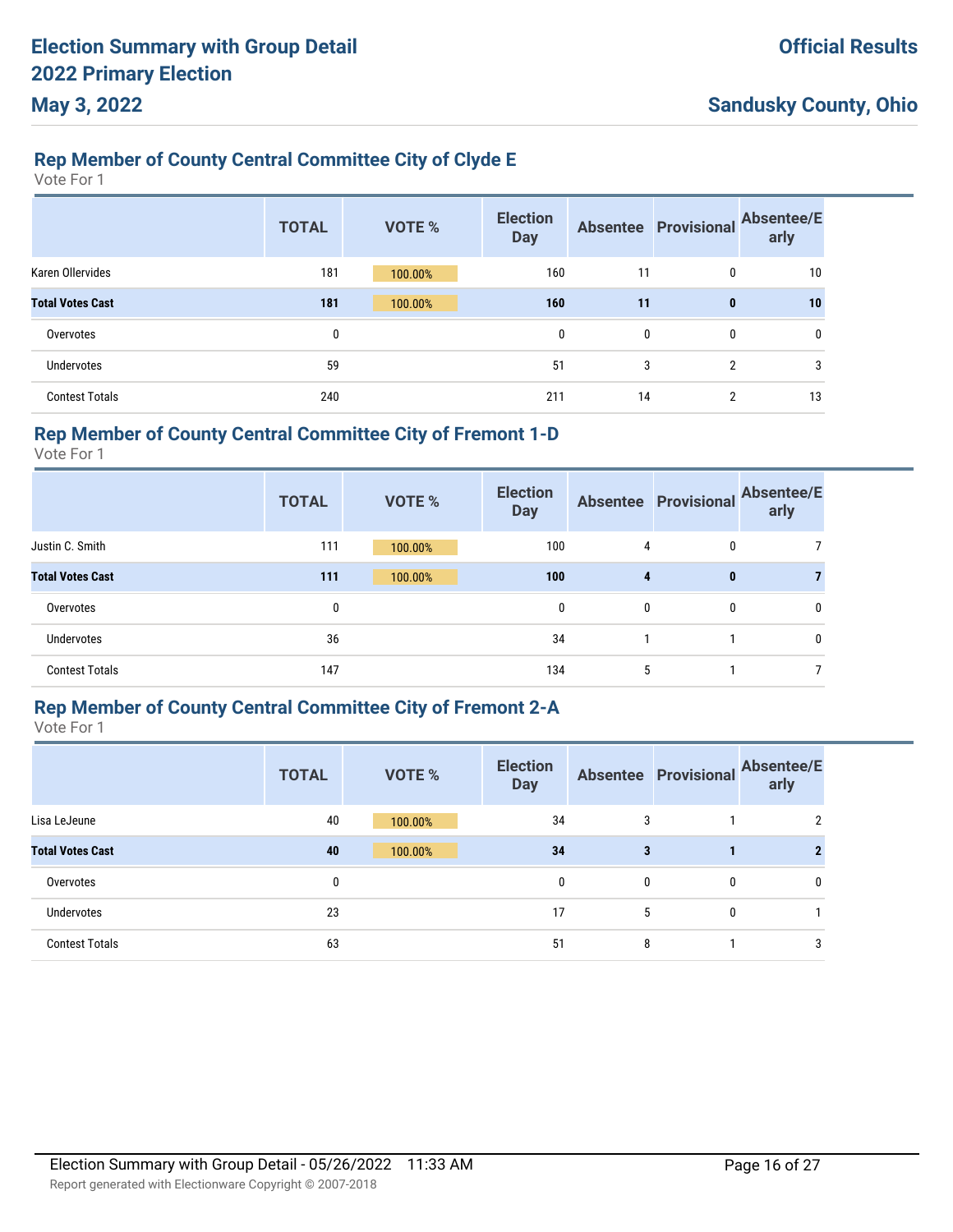#### **Rep Member of County Central Committee City of Fremont 2-D**

Vote For 1

|                         | <b>TOTAL</b> | <b>VOTE %</b> | <b>Election</b><br><b>Day</b> |              | <b>Absentee Provisional</b> | <b>Absentee/E</b><br>arly |
|-------------------------|--------------|---------------|-------------------------------|--------------|-----------------------------|---------------------------|
| Diane Schwochow         | 47           | 100.00%       | 39                            |              | 0                           |                           |
| <b>Total Votes Cast</b> | 47           | 100.00%       | 39                            |              | $\bf{0}$                    |                           |
| Overvotes               | 0            |               | $\mathbf{0}$                  | $\mathbf{0}$ | 0                           | 0                         |
| <b>Undervotes</b>       | 10           |               | 10                            | $\mathbf{0}$ | $\mathbf{0}$                | 0                         |
| <b>Contest Totals</b>   | 57           |               | 49                            |              | 0                           |                           |

#### **Rep Member of County Central Committee City of Fremont 3-A**

Vote For 1

|                         | <b>TOTAL</b> | <b>VOTE %</b> | <b>Election</b><br><b>Day</b> |   |   | Absentee Provisional Absentee/E<br>arly |
|-------------------------|--------------|---------------|-------------------------------|---|---|-----------------------------------------|
| Rebecca K. Hoffman      | 39           | 100.00%       | 31                            | 5 | 0 |                                         |
| <b>Total Votes Cast</b> | 39           | 100.00%       | 31                            | 5 | 0 |                                         |
| Overvotes               | 0            |               | 0                             | 0 | 0 |                                         |
| Undervotes              | 19           |               | 19                            | 0 | 0 |                                         |
| <b>Contest Totals</b>   | 58           |               | 50                            | 5 | 0 |                                         |

# **Rep Member of County Central Committee City of Fremont 3-C**

|                         | <b>TOTAL</b> | <b>VOTE %</b> | <b>Election</b><br><b>Day</b> |   | <b>Absentee Provisional</b> | <b>Absentee/E</b><br>arly |
|-------------------------|--------------|---------------|-------------------------------|---|-----------------------------|---------------------------|
| Bradley C. Kepler       | 74           | 100.00%       | 60                            | 3 | 0                           | 11                        |
| <b>Total Votes Cast</b> | 74           | 100.00%       | 60                            | 3 | $\bf{0}$                    | 11                        |
| Overvotes               | 0            |               | 0                             | 0 | 0                           | $\mathbf{0}$              |
| Undervotes              | 41           |               | 36                            | 2 | 0                           | 3                         |
| <b>Contest Totals</b>   | 115          |               | 96                            | 5 | 0                           | 14                        |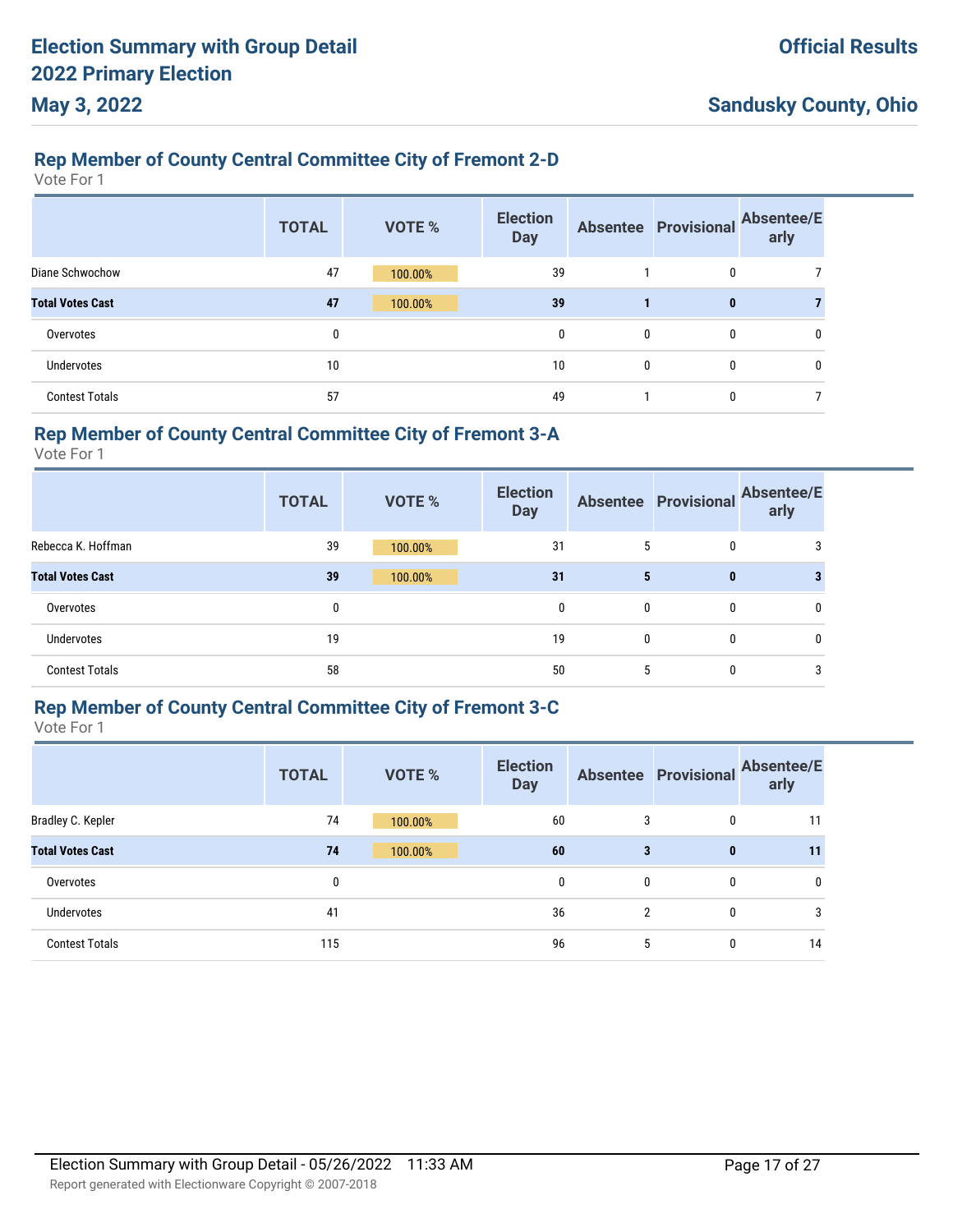#### **Rep Member of County Central Committee City of Fremont 4-A**

Vote For 1

|                         | <b>TOTAL</b> | VOTE %  | <b>Election</b><br><b>Day</b> |              | <b>Absentee Provisional</b> | <b>Absentee/E</b><br>arly |
|-------------------------|--------------|---------|-------------------------------|--------------|-----------------------------|---------------------------|
| Terry T. Thatcher       | 83           | 100.00% | 72                            | 5            | 0                           | 6                         |
| <b>Total Votes Cast</b> | 83           | 100.00% | 72                            | 5            | $\mathbf{0}$                | 6                         |
| Overvotes               | 0            |         | 0                             | $\mathbf{0}$ | 0                           | 0                         |
| Undervotes              | 35           |         | 34                            |              | $\mathbf{0}$                | 0                         |
| <b>Contest Totals</b>   | 118          |         | 106                           | 6            | 0                           | 6                         |

#### **Rep Member of County Central Committee City of Fremont 4-B**

Vote For 1

|                         | <b>TOTAL</b> | <b>VOTE %</b> | <b>Election</b><br><b>Day</b> |              |          | Absentee Provisional Absentee/E<br>arly |
|-------------------------|--------------|---------------|-------------------------------|--------------|----------|-----------------------------------------|
| Richard A. Root         | 73           | 100.00%       | 66                            | 2            | 0        |                                         |
| <b>Total Votes Cast</b> | 73           | 100.00%       | 66                            | $\mathbf{2}$ | $\bf{0}$ |                                         |
| Overvotes               | 0            |               | 0                             | 0            | 0        |                                         |
| Undervotes              | 17           |               | 14                            | 0            | 0        | 3                                       |
| <b>Contest Totals</b>   | 90           |               | 80                            | 2            | 0        | 8                                       |

### **Rep Member of County Central Committee Ballville Twp A**

|                         | <b>TOTAL</b> | <b>VOTE %</b> | <b>Election</b><br><b>Day</b> |   | <b>Absentee Provisional</b> | <b>Absentee/E</b><br>arly |
|-------------------------|--------------|---------------|-------------------------------|---|-----------------------------|---------------------------|
| Richard Allen Geyer     | 173          | 100.00%       | 155                           |   | 3                           | 8                         |
| <b>Total Votes Cast</b> | 173          | 100.00%       | 155                           | 7 | 3                           |                           |
| Overvotes               | 0            |               | 0                             | 0 | 0                           | 0                         |
| Undervotes              | 66           |               | 58                            |   | 0                           |                           |
| <b>Contest Totals</b>   | 239          |               | 213                           | 8 | 3                           | 15                        |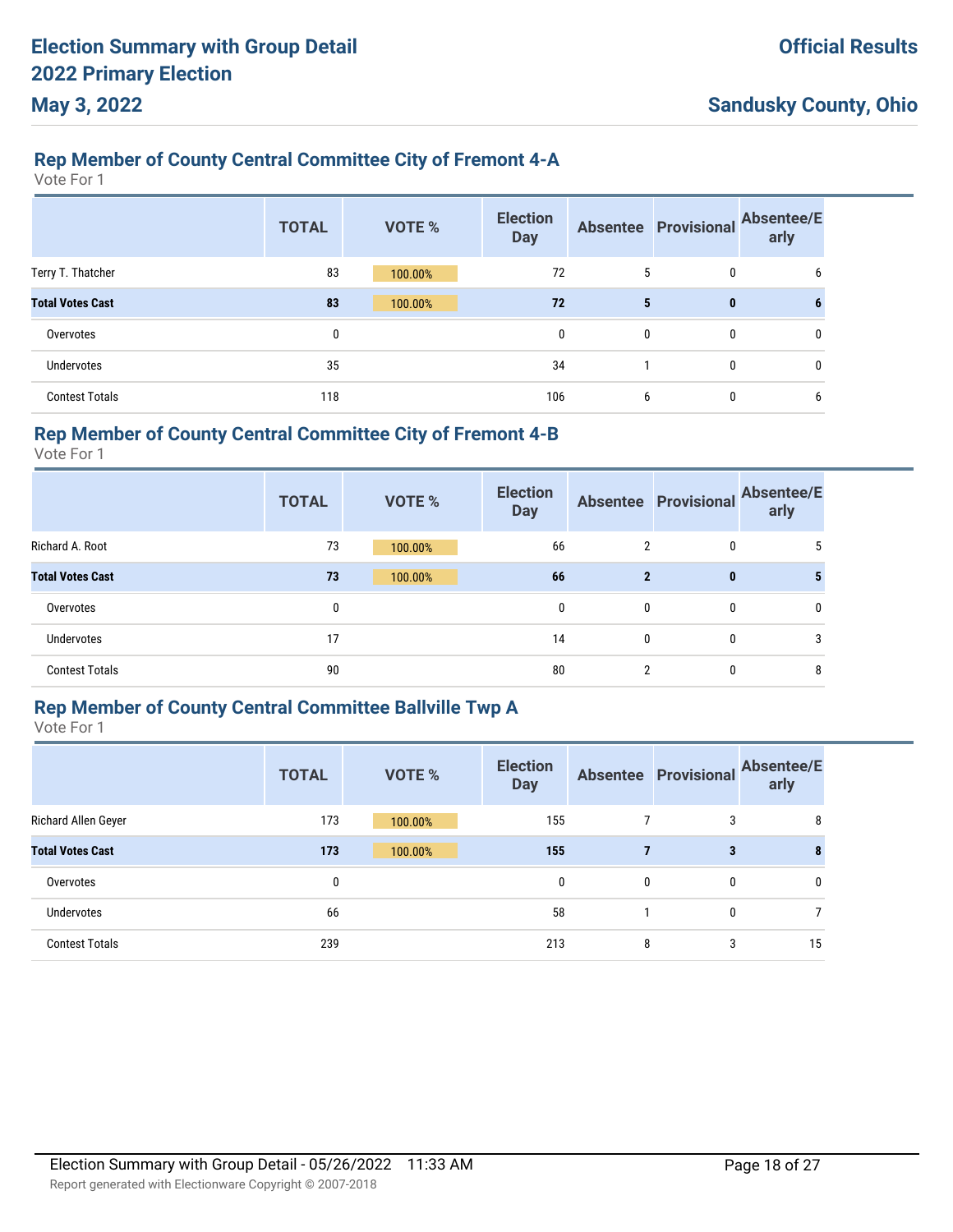### **Rep Member of County Central Committee Ballville Twp B**

Vote For 1

|                         | <b>TOTAL</b> | <b>VOTE %</b> | <b>Election</b><br><b>Day</b> |              | <b>Absentee Provisional</b> | <b>Absentee/E</b><br>arly |
|-------------------------|--------------|---------------|-------------------------------|--------------|-----------------------------|---------------------------|
| Richard L. Hoffman      | 84           | 100.00%       | 73                            | 2            |                             | 8                         |
| <b>Total Votes Cast</b> | 84           | 100.00%       | 73                            | $\mathbf{2}$ |                             |                           |
| Overvotes               | 0            |               | $\mathbf{0}$                  | $\mathbf{0}$ | $\mathbf{0}$                | $\mathbf{0}$              |
| <b>Undervotes</b>       | 27           |               | 26                            |              | $\mathbf{0}$                | $\mathbf{0}$              |
| <b>Contest Totals</b>   | 111          |               | 99                            | 3            |                             | 8                         |

#### **Rep Member of County Central Committee Ballville Twp C**

Vote For 1

|                         | <b>TOTAL</b> | <b>VOTE %</b> | <b>Election</b><br><b>Day</b> |   |   | Absentee Provisional Absentee/E<br>arly |
|-------------------------|--------------|---------------|-------------------------------|---|---|-----------------------------------------|
| Bruce N. Hirt           | 95           | 100.00%       | 84                            | 3 | 0 | 8                                       |
| <b>Total Votes Cast</b> | 95           | 100.00%       | 84                            | 3 | 0 |                                         |
| Overvotes               | 0            |               | 0                             | 0 | 0 | 0                                       |
| Undervotes              | 33           |               | 29                            | 2 | 0 | າ                                       |
| <b>Contest Totals</b>   | 128          |               | 113                           | 5 | 0 | 10                                      |

### **Rep Member of County Central Committee Ballville Twp D**

|                         | <b>TOTAL</b> | <b>VOTE %</b> | <b>Election</b><br><b>Day</b> |    | <b>Absentee Provisional</b> | <b>Absentee/E</b><br>arly |
|-------------------------|--------------|---------------|-------------------------------|----|-----------------------------|---------------------------|
| Jan G. Sorg             | 203          | 100.00%       | 168                           | 10 | 0                           | 25                        |
| <b>Total Votes Cast</b> | 203          | 100.00%       | 168                           | 10 | $\bf{0}$                    | 25                        |
| Overvotes               | 0            |               | 0                             | 0  | 0                           | 0                         |
| Undervotes              | 60           |               | 52                            | 3  | 0                           | 5                         |
| <b>Contest Totals</b>   | 263          |               | 220                           | 13 | 0                           | 30                        |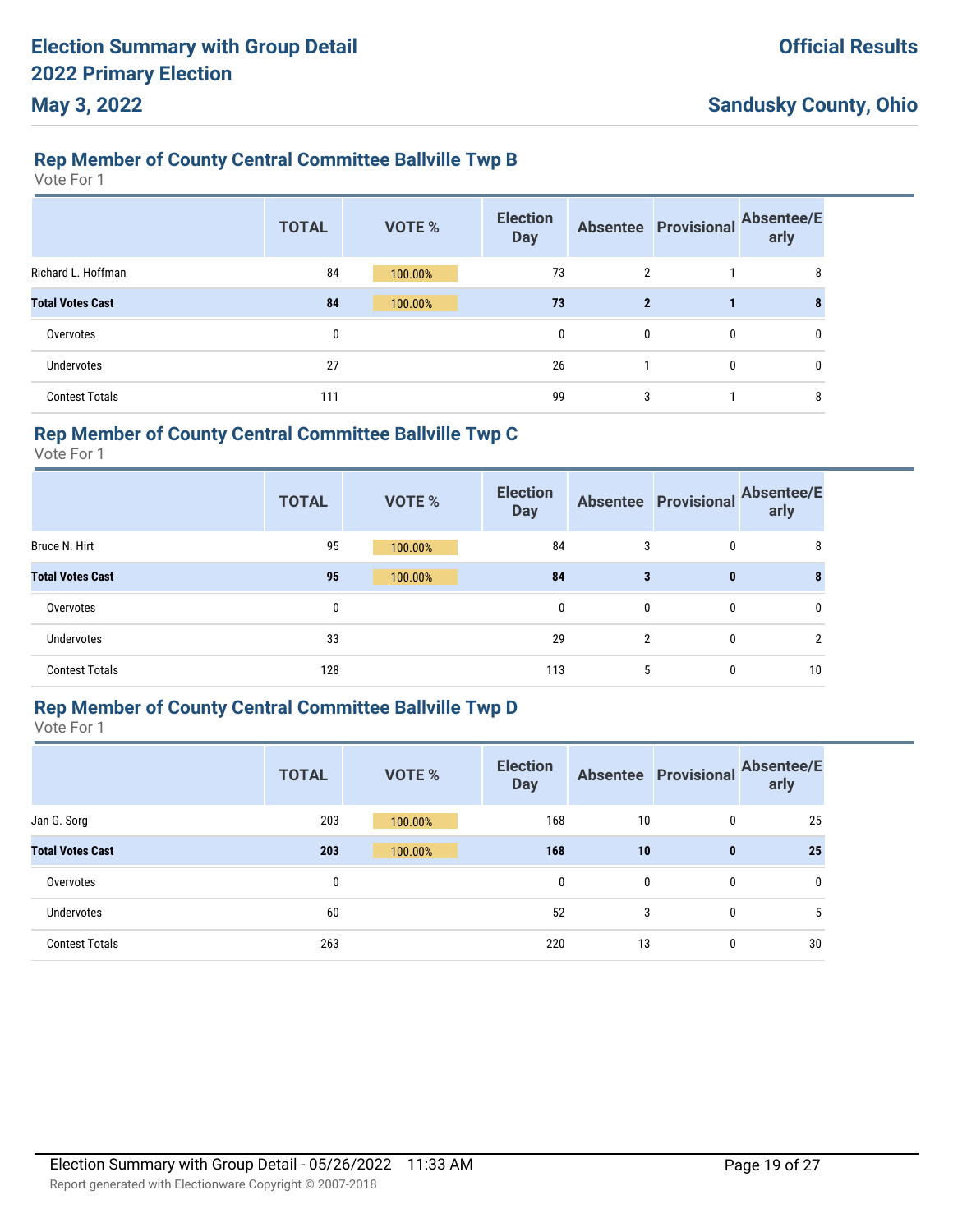### **Rep Member of County Central Committee Ballville Twp E**

Vote For 1

|                         | <b>TOTAL</b> | <b>VOTE %</b> | <b>Election</b><br><b>Day</b> |                         | <b>Absentee Provisional</b> | <b>Absentee/E</b><br>arly |
|-------------------------|--------------|---------------|-------------------------------|-------------------------|-----------------------------|---------------------------|
| Benjamin A. Decker      | 130          | 100.00%       | 114                           | 4                       |                             | 11                        |
| <b>Total Votes Cast</b> | 130          | 100.00%       | 114                           | $\overline{\mathbf{4}}$ |                             | 11                        |
| Overvotes               | 0            |               | 0                             | 0                       | 0                           | 0                         |
| Undervotes              | 47           |               | 41                            | 0                       |                             | 5                         |
| <b>Contest Totals</b>   | 177          |               | 155                           | 4                       | 2                           | 16                        |

#### **Rep Member of County Central Committee Ballville Twp F**

Vote For 1

|                         | <b>TOTAL</b> | <b>VOTE %</b> | <b>Election</b><br><b>Day</b> | <b>Absentee</b> | Provisional | <b>Absentee/E</b><br>arly |
|-------------------------|--------------|---------------|-------------------------------|-----------------|-------------|---------------------------|
| Janice L. Rusch         | 134          | 100.00%       | 111                           | 11              | 0           | 12                        |
| <b>Total Votes Cast</b> | 134          | 100.00%       | 111                           | 11              | $\bf{0}$    | 12                        |
| Overvotes               | 0            |               | 0                             | 0               | 0           | 0                         |
| <b>Undervotes</b>       | 64           |               | 53                            | 4               | 0           |                           |
| <b>Contest Totals</b>   | 198          |               | 164                           | 15              | 0           | 19                        |

### **Rep Member of County Central Committee Ballville Twp G**

|                         | <b>TOTAL</b> | <b>VOTE %</b> | <b>Election</b><br><b>Day</b> |                | <b>Absentee Provisional</b> | <b>Absentee/E</b><br>arly |
|-------------------------|--------------|---------------|-------------------------------|----------------|-----------------------------|---------------------------|
| Joanne McDowell         | 124          | 100.00%       | 100                           | 5              |                             | 18                        |
| <b>Total Votes Cast</b> | 124          | 100.00%       | 100                           | 5              |                             | 18                        |
| Overvotes               | 0            |               | 0                             | 0              | 0                           | $\mathbf{0}$              |
| <b>Undervotes</b>       | 32           |               | 28                            | $\overline{2}$ | 0                           | $\mathcal{P}$             |
| <b>Contest Totals</b>   | 156          |               | 128                           | ⇁              |                             | 20                        |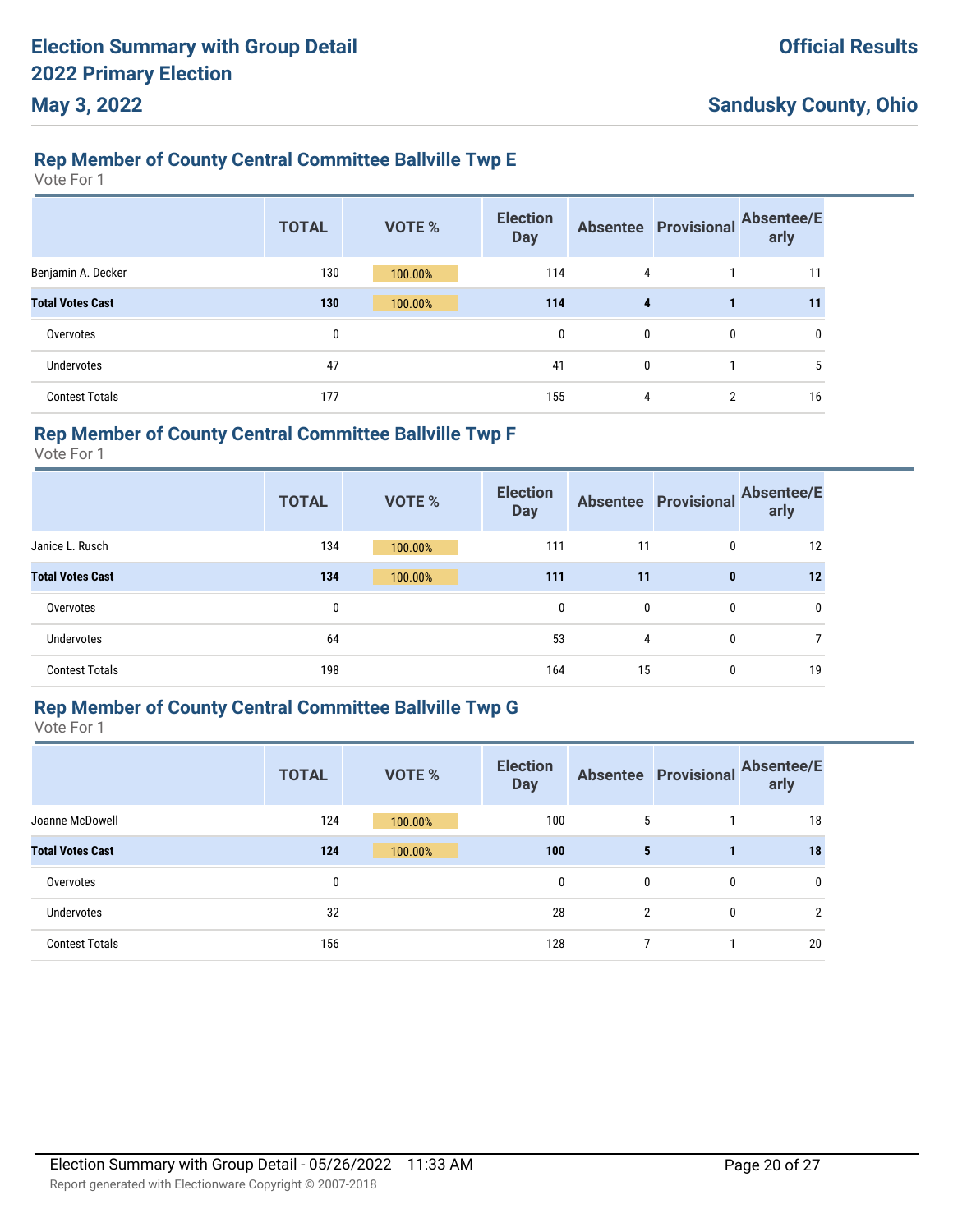### **Rep Member of County Central Committee Green Creek Twp A**

Vote For 1

|                         | <b>TOTAL</b> | <b>VOTE %</b> | <b>Election</b><br><b>Day</b> |                | <b>Absentee Provisional</b> | <b>Absentee/E</b><br>arly |
|-------------------------|--------------|---------------|-------------------------------|----------------|-----------------------------|---------------------------|
| Steven L. Pearson       | 99           | 100.00%       | 96                            | 0              | 0                           | 3                         |
| <b>Total Votes Cast</b> | 99           | 100.00%       | 96                            | $\mathbf{0}$   | $\bf{0}$                    | 3                         |
| Overvotes               | 0            |               | $\mathbf{0}$                  | 0              | 0                           | 0                         |
| Undervotes              | 39           |               | 36                            | $\mathfrak{p}$ |                             | 0                         |
| <b>Contest Totals</b>   | 138          |               | 132                           | 2              |                             | 3                         |

#### **Rep Member of County Central Committee Jackson Twp A**

Vote For 1

|                         | <b>TOTAL</b> | <b>VOTE %</b> | <b>Election</b><br><b>Day</b> |   | <b>Absentee Provisional</b> | <b>Absentee/E</b><br>arly |
|-------------------------|--------------|---------------|-------------------------------|---|-----------------------------|---------------------------|
| Lisa M. Dunfee          | 121          | 100.00%       | 109                           | 5 | 3                           |                           |
| <b>Total Votes Cast</b> | 121          | 100.00%       | 109                           | 5 | 3                           |                           |
| Overvotes               | 0            |               | 0                             | 0 | 0                           | $\mathbf{0}$              |
| Undervotes              | 56           |               | 52                            |   | $\mathbf{0}$                | 3                         |
| <b>Contest Totals</b>   | 177          |               | 161                           | 6 | 3                           |                           |

### **Rep Member of County Central Committee Madison Twp**

|                         | <b>TOTAL</b> | <b>VOTE %</b> | <b>Election</b><br><b>Day</b> |   | <b>Absentee Provisional</b> | <b>Absentee/E</b><br>arly |
|-------------------------|--------------|---------------|-------------------------------|---|-----------------------------|---------------------------|
| Lance Zimmerman         | 159          | 100.00%       | 152                           | 5 | 0                           | 2                         |
| <b>Total Votes Cast</b> | 159          | 100.00%       | 152                           | 5 | $\mathbf{0}$                |                           |
| Overvotes               | 0            |               | 0                             | 0 | 0                           | 0                         |
| <b>Undervotes</b>       | 45           |               | 44                            |   | 0                           | 0                         |
| <b>Contest Totals</b>   | 204          |               | 196                           | 6 | 0                           | $\overline{2}$            |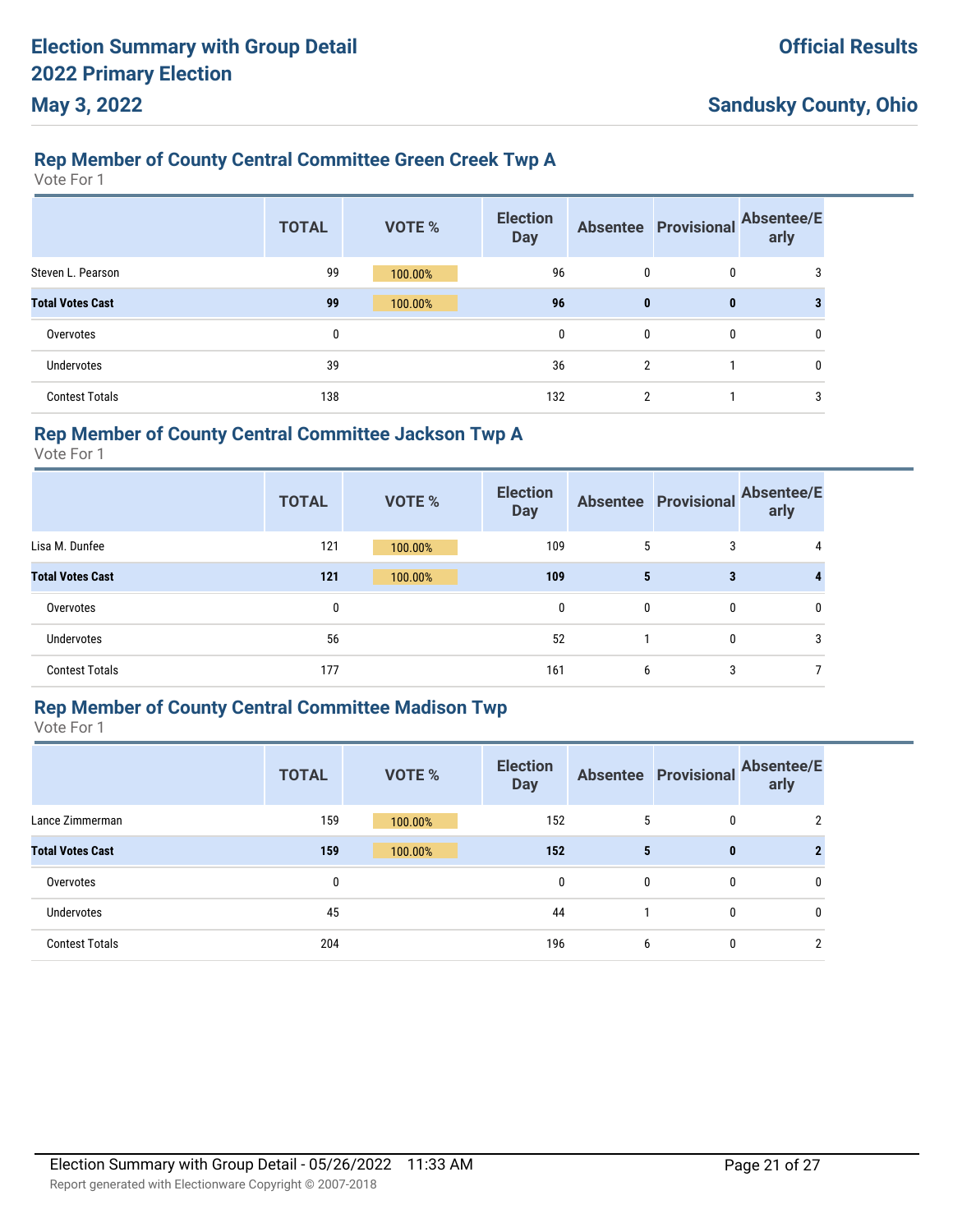### **Rep Member of County Central Committee Gibsonburg Vill A**

Vote For 1

|                         | <b>TOTAL</b> | <b>VOTE %</b> | <b>Election</b><br><b>Day</b> |              | <b>Absentee Provisional</b> | <b>Absentee/E</b><br>arly |
|-------------------------|--------------|---------------|-------------------------------|--------------|-----------------------------|---------------------------|
| Jean A. Turner          | 84           | 100.00%       | 72                            | 9            | 0                           | 3                         |
| <b>Total Votes Cast</b> | 84           | 100.00%       | 72                            | 9            | $\mathbf{0}$                | 3                         |
| Overvotes               | 0            |               | $\mathbf{0}$                  | $\mathbf{0}$ | 0                           | 0                         |
| <b>Undervotes</b>       | 21           |               | 20                            | $\mathbf{0}$ | 0                           |                           |
| <b>Contest Totals</b>   | 105          |               | 92                            | g            | 0                           | 4                         |

### **Rep Member of County Central Committee Riley Twp**

Vote For 1

|                         | <b>TOTAL</b> | <b>VOTE %</b> | <b>Election</b><br><b>Day</b> |   | <b>Absentee Provisional</b> | <b>Absentee/E</b><br>arly |
|-------------------------|--------------|---------------|-------------------------------|---|-----------------------------|---------------------------|
| Joy E. Ferkel           | 188          | 100.00%       | 170                           |   | 0                           | 11                        |
| <b>Total Votes Cast</b> | 188          | 100.00%       | 170                           | 7 | $\bf{0}$                    | 11                        |
| Overvotes               | 0            |               | $\mathbf{0}$                  | 0 | 0                           | 0                         |
| Undervotes              | 47           |               | 46                            |   | $\mathbf{0}$                | 0                         |
| <b>Contest Totals</b>   | 235          |               | 216                           | 8 | $\mathbf{0}$                | 11                        |

# **Rep Member of County Central Committee Sandusky Twp A**

|                         | <b>TOTAL</b> | <b>VOTE %</b> | <b>Election</b><br><b>Day</b> |              | <b>Absentee Provisional</b> | <b>Absentee/E</b><br>arly |
|-------------------------|--------------|---------------|-------------------------------|--------------|-----------------------------|---------------------------|
| Kathy J. Zyski          | 97           | 100.00%       | 90                            | 2            |                             | 4                         |
| <b>Total Votes Cast</b> | 97           | 100.00%       | 90                            | $\mathbf{2}$ |                             | 4                         |
| Overvotes               | 0            |               | 0                             | 0            | 0                           | 0                         |
| Undervotes              | 32           |               | 30                            | 0            |                             |                           |
| <b>Contest Totals</b>   | 129          |               | 120                           | 2            | 2                           | 5                         |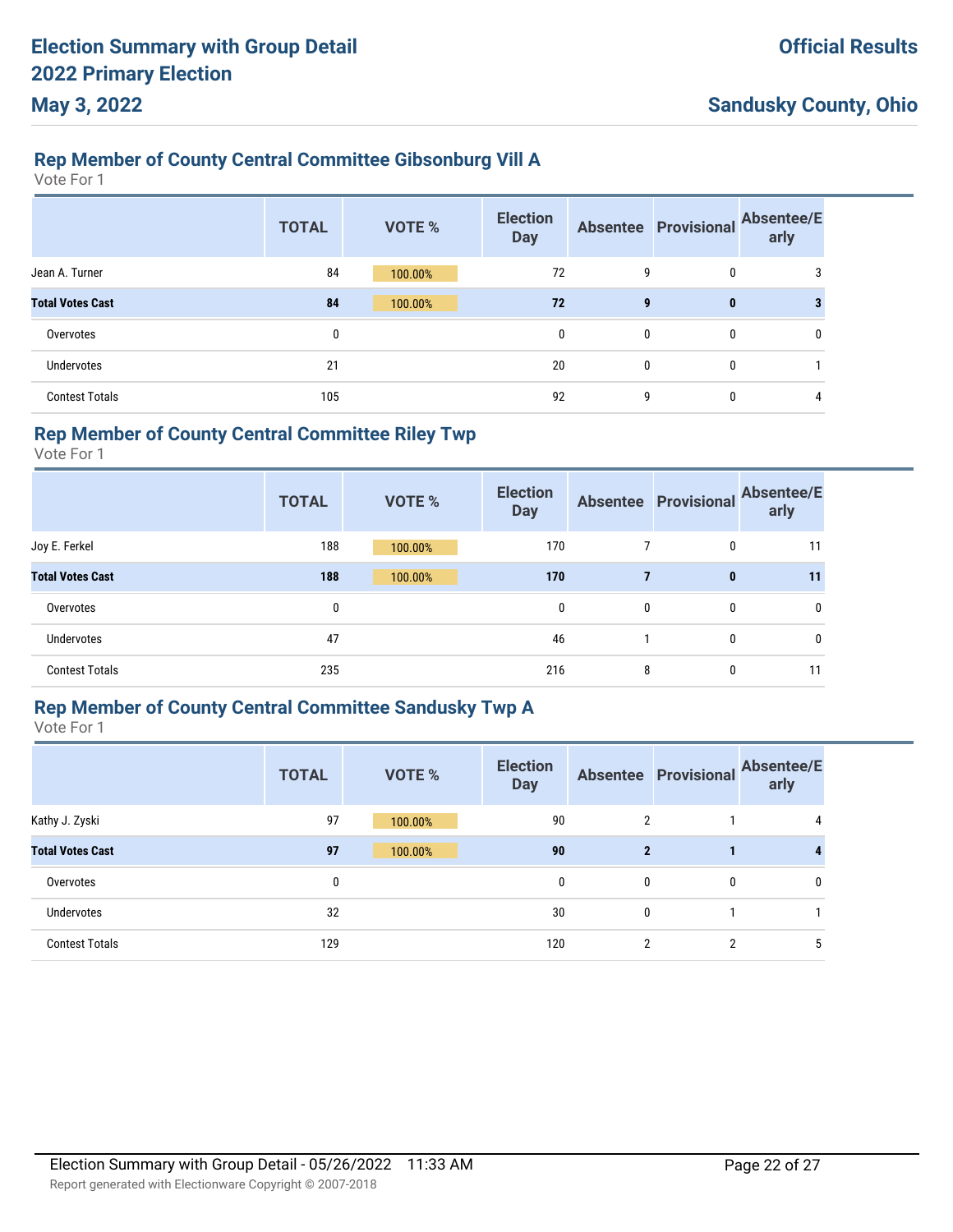### **Rep Member of County Central Committee Sandusky Twp B**

Vote For 1

|                         | <b>TOTAL</b> | <b>VOTE %</b> | <b>Election</b><br><b>Day</b> |              | <b>Absentee Provisional</b> | <b>Absentee/E</b><br>arly |
|-------------------------|--------------|---------------|-------------------------------|--------------|-----------------------------|---------------------------|
| Robert G. Bordner       | 96           | 100.00%       | 86                            | $\mathbf{0}$ | 3                           |                           |
| <b>Total Votes Cast</b> | 96           | 100.00%       | 86                            | $\bf{0}$     | 3                           |                           |
| Overvotes               | 0            |               | 0                             | $\mathbf{0}$ | 0                           | 0                         |
| <b>Undervotes</b>       | 32           |               | 27                            | $\mathbf{0}$ | 0                           | 5                         |
| <b>Contest Totals</b>   | 128          |               | 113                           | $\mathbf{0}$ | 3                           | 12                        |

### **Rep Member of County Central Committee Sandusky Twp D**

Vote For 1

|                         | <b>TOTAL</b> | <b>VOTE %</b> | <b>Election</b><br><b>Day</b> |   | <b>Absentee Provisional</b> | <b>Absentee/E</b><br>arly |
|-------------------------|--------------|---------------|-------------------------------|---|-----------------------------|---------------------------|
| Earl J. Wammes          | 158          | 100.00%       | 147                           |   | $\mathbf{0}$                | 10                        |
| <b>Total Votes Cast</b> | 158          | 100.00%       | 147                           |   | $\bf{0}$                    | 10                        |
| Overvotes               | 0            |               | 0                             | 0 | 0                           |                           |
| Undervotes              | 74           |               | 68                            | 3 | $\overline{2}$              |                           |
| <b>Contest Totals</b>   | 232          |               | 215                           | 4 | 2                           | 11                        |

#### **Rep Member of County Central Committee Scott Twp**

|                         | <b>TOTAL</b> | <b>VOTE %</b> | <b>Election</b><br><b>Day</b> |   | <b>Absentee Provisional</b> | <b>Absentee/E</b><br>arly |
|-------------------------|--------------|---------------|-------------------------------|---|-----------------------------|---------------------------|
| Jeffrey Adams           | 165          | 100.00%       | 154                           |   | 0                           | 4                         |
| <b>Total Votes Cast</b> | 165          | 100.00%       | 154                           | 7 | $\mathbf{0}$                | 4                         |
| Overvotes               | 0            |               | 0                             | 0 | 0                           | 0                         |
| <b>Undervotes</b>       | 43           |               | 42                            |   | 0                           | 0                         |
| <b>Contest Totals</b>   | 208          |               | 196                           | 8 | 0                           | 4                         |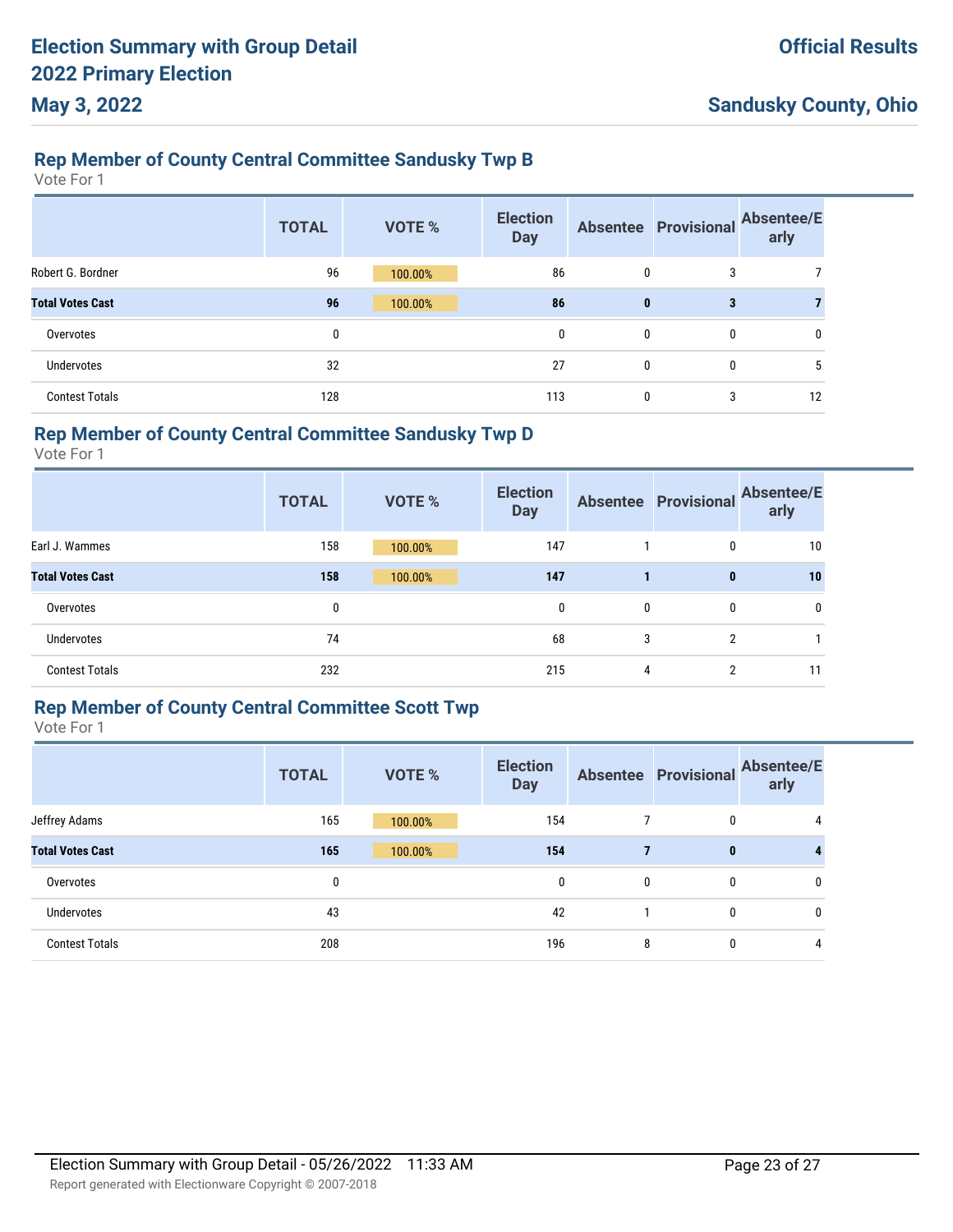### **Rep Member of County Central Committee Lindsey Village**

Vote For 1

|                         | <b>TOTAL</b> | <b>VOTE %</b> | <b>Election</b><br><b>Day</b> |              | <b>Absentee Provisional</b> | <b>Absentee/E</b><br>arly |
|-------------------------|--------------|---------------|-------------------------------|--------------|-----------------------------|---------------------------|
| Pierce T. Overmyer      | 73           | 100.00%       | 61                            |              | 0                           | 5                         |
| <b>Total Votes Cast</b> | 73           | 100.00%       | 61                            |              | $\mathbf 0$                 |                           |
| Overvotes               | 0            |               | 0                             | $\mathbf{0}$ | $\mathbf{0}$                | 0                         |
| Undervotes              | 23           |               | 20                            | $\mathbf{0}$ | $\mathbf{0}$                | 3                         |
| <b>Contest Totals</b>   | 96           |               | 81                            |              | 0                           | 8                         |

#### **Rep Member of County Central Committee Washington Twp A**

Vote For 1

|                         | <b>TOTAL</b> | <b>VOTE %</b> | <b>Election</b><br><b>Day</b> |   |              | Absentee Provisional Absentee/E<br>arly |
|-------------------------|--------------|---------------|-------------------------------|---|--------------|-----------------------------------------|
| Lee P. Shaffer          | 102          | 100.00%       | 95                            |   | 0            | n                                       |
| <b>Total Votes Cast</b> | 102          | 100.00%       | 95                            |   | 0            |                                         |
| Overvotes               | 0            |               | 0                             | 0 | $\mathbf{0}$ | 0                                       |
| Undervotes              | 40           |               | 39                            | 0 |              |                                         |
| <b>Contest Totals</b>   | 142          |               | 134                           |   |              | b                                       |

### **Rep Member of County Central Committee Woodville Twp**

|                         | <b>TOTAL</b> | <b>VOTE %</b> | <b>Election</b><br><b>Day</b> |   | <b>Absentee Provisional</b> | <b>Absentee/E</b><br>arly |
|-------------------------|--------------|---------------|-------------------------------|---|-----------------------------|---------------------------|
| Carl Schuh              | 133          | 100.00%       | 125                           | 4 |                             | 3                         |
| <b>Total Votes Cast</b> | 133          | 100.00%       | 125                           | 4 |                             |                           |
| Overvotes               | 0            |               | 0                             | 0 | 0                           | 0                         |
| <b>Undervotes</b>       | 79           |               | 78                            | 0 | 0                           |                           |
| <b>Contest Totals</b>   | 212          |               | 203                           | 4 |                             | 4                         |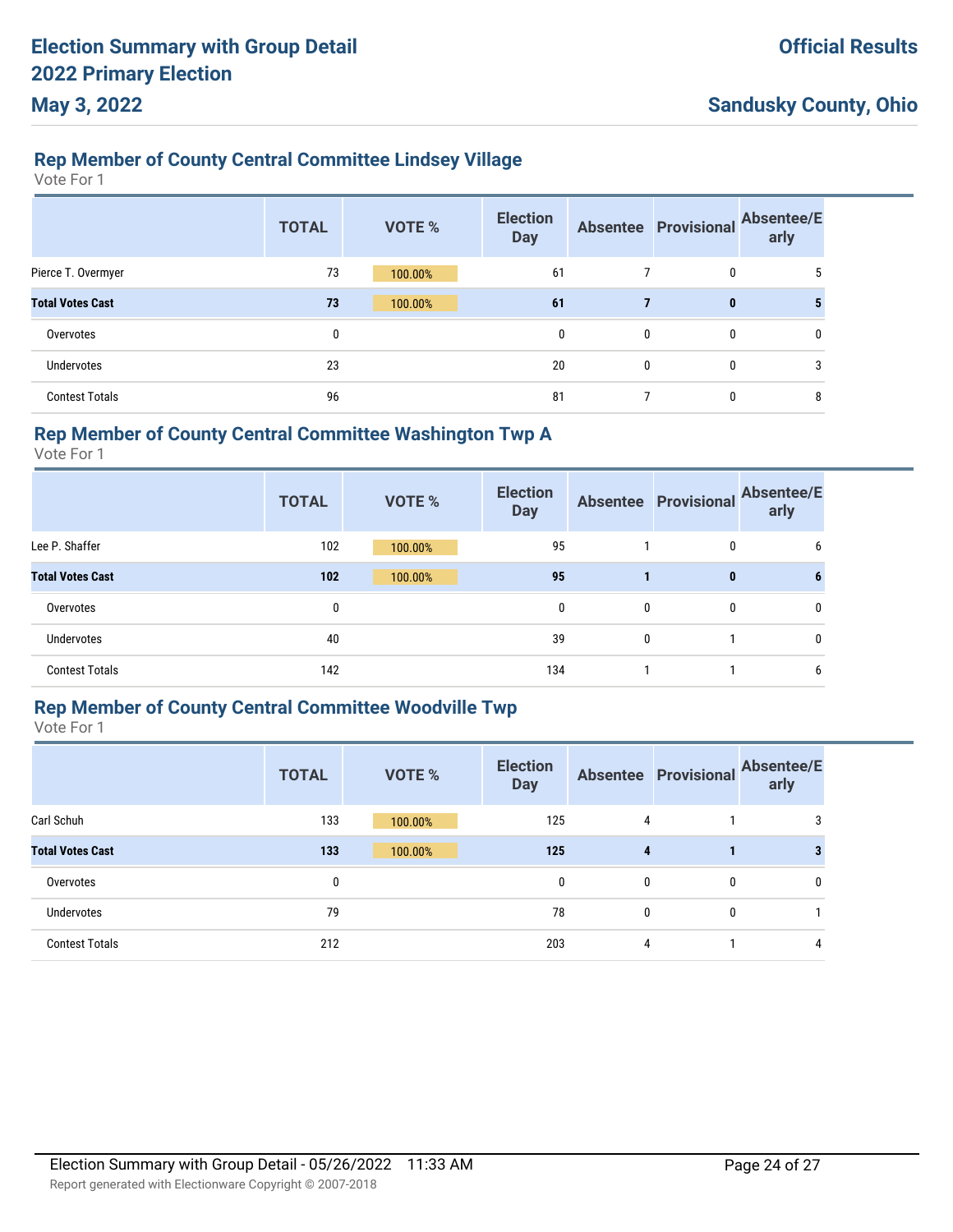#### **Rep Member of County Central Committee Woodville Village A**

Vote For 1

|                         | <b>TOTAL</b> | <b>VOTE %</b> | <b>Election</b><br><b>Day</b> |              | <b>Absentee Provisional</b> | <b>Absentee/E</b><br>arly |
|-------------------------|--------------|---------------|-------------------------------|--------------|-----------------------------|---------------------------|
| Rosemary Titkemeier     | 134          | 100.00%       | 131                           | $\mathbf{0}$ | 0                           | 3                         |
| <b>Total Votes Cast</b> | 134          | 100.00%       | 131                           | $\mathbf{0}$ | $\mathbf{0}$                | 3                         |
| Overvotes               | 0            |               | 0                             | $\mathbf{0}$ | 0                           | 0                         |
| <b>Undervotes</b>       | 34           |               | 34                            | $\mathbf{0}$ | $\mathbf{0}$                | 0                         |
| <b>Contest Totals</b>   | 168          |               | 165                           | $\mathbf{0}$ | 0                           | 3                         |

#### **Rep Member of County Central Committee Woodville Village B**

Vote For 1

|                         | <b>TOTAL</b> | <b>VOTE %</b> | <b>Election</b><br><b>Day</b> |   |   | Absentee Provisional Absentee/E<br>arly |
|-------------------------|--------------|---------------|-------------------------------|---|---|-----------------------------------------|
| Ty Tracy                | 66           | 100.00%       | 64                            |   | 0 |                                         |
| <b>Total Votes Cast</b> | 66           | 100.00%       | 64                            |   | 0 |                                         |
| Overvotes               | 0            |               | 0                             | 0 | 0 |                                         |
| Undervotes              | 19           |               | 18                            | 0 | 0 |                                         |
| <b>Contest Totals</b>   | 85           |               | 82                            |   | 0 |                                         |

#### **Rep Member of County Central Committee York A**

|                         | <b>TOTAL</b> | <b>VOTE %</b> | <b>Election</b><br><b>Day</b> |   | <b>Absentee Provisional</b> | <b>Absentee/E</b><br>arly |
|-------------------------|--------------|---------------|-------------------------------|---|-----------------------------|---------------------------|
| Paul M. Griffin         | 140          | 100.00%       | 128                           |   |                             | 10                        |
| <b>Total Votes Cast</b> | 140          | 100.00%       | 128                           | 1 | 1                           | 10                        |
| Overvotes               | 0            |               | 0                             | 0 | 0                           | 0                         |
| Undervotes              | 62           |               | 57                            | 4 | 0                           |                           |
| <b>Contest Totals</b>   | 202          |               | 185                           | 5 |                             | 11                        |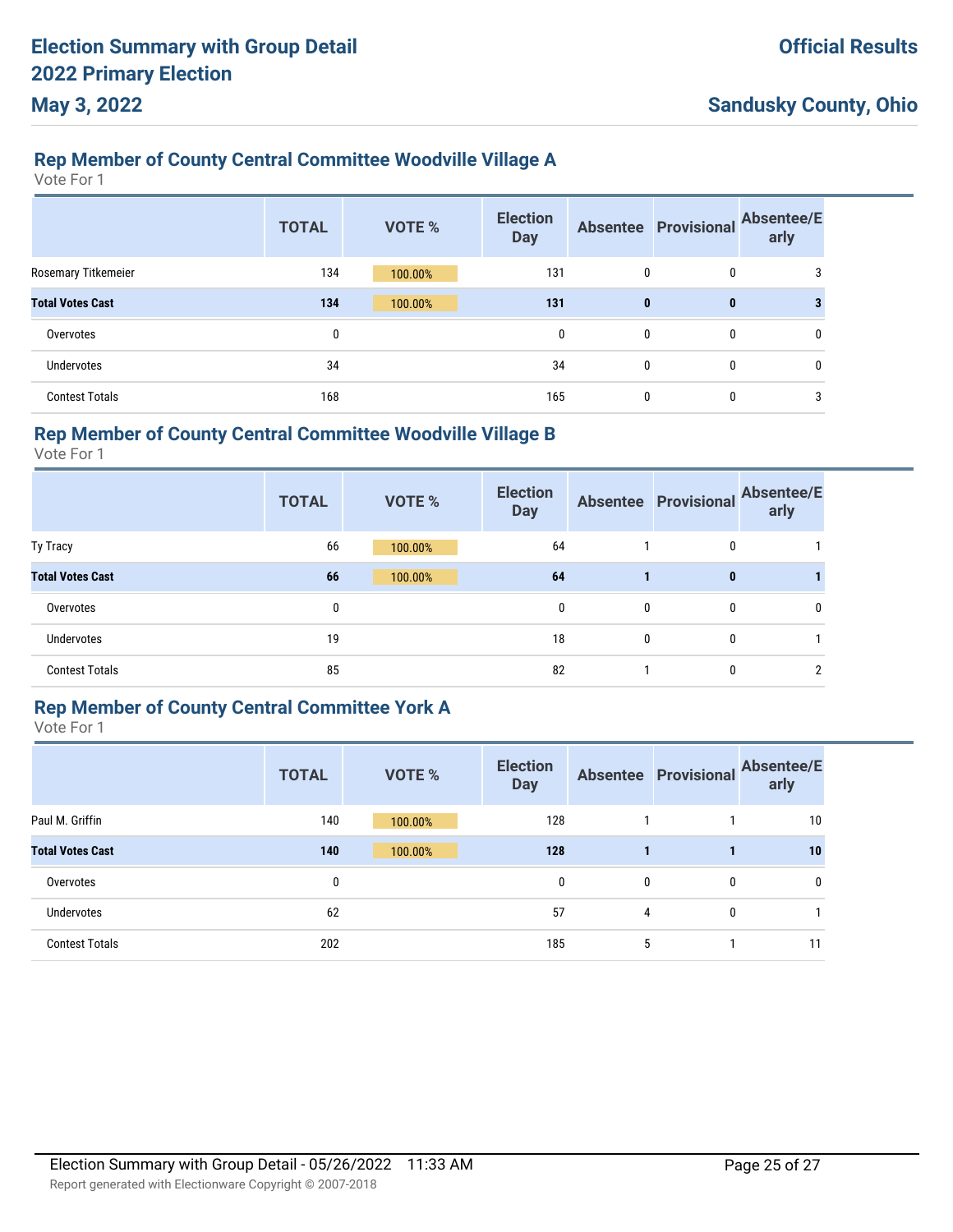### **Rep Member of County Central Committee Green Creek Twp C**

Vote For 1

|                         | <b>TOTAL</b>   | <b>VOTE %</b> | <b>Election</b><br><b>Day</b> |              | <b>Absentee Provisional</b> | <b>Absentee/E</b><br>arly |
|-------------------------|----------------|---------------|-------------------------------|--------------|-----------------------------|---------------------------|
| <b>Write-In Totals</b>  | 7              | 100.00%       | 6                             | 0            | 0                           |                           |
| Write-In: Dennis P Wott | 5              | 71.43%        | 4                             | 0            | 0                           |                           |
| Write-In: Invalid       | $\mathbf{2}$   | 28.57%        | $\overline{2}$                | 0            | $\mathbf 0$                 | 0                         |
| Not Assigned            | 0              | 0.00%         | $\mathbf{0}$                  | 0            | 0                           | <sup>0</sup>              |
| <b>Total Votes Cast</b> | $\overline{7}$ | 100.00%       | 6                             | $\mathbf{0}$ | $\mathbf{0}$                |                           |
| Overvotes               | 0              |               | 0                             | 0            | 0                           | 0                         |
| Undervotes              | 149            |               | 134                           | 3            | 1                           | 11                        |
| <b>Contest Totals</b>   | 156            |               | 140                           | 3            |                             | 12                        |

#### **Rep Member of County Central Committee Jackson Twp B**

|                         | <b>TOTAL</b>   | <b>VOTE %</b> | <b>Election</b><br><b>Day</b> |              | <b>Absentee Provisional</b> | <b>Absentee/E</b><br>arly |
|-------------------------|----------------|---------------|-------------------------------|--------------|-----------------------------|---------------------------|
| <b>Write-In Totals</b>  | $\overline{2}$ | 100.00%       | $\overline{2}$                | $\mathbf{0}$ | $\mathbf{0}$                | 0                         |
| Write-In: John C Havens | $\overline{2}$ | 100.00%       | $\overline{2}$                | $\bf{0}$     | $\mathbf 0$                 | 0                         |
| Write-In: Invalid       | $\pmb{0}$      | 0.00%         | $\mathbf 0$                   | $\bf{0}$     | $\mathbf 0$                 | 0                         |
| Not Assigned            | 0              | 0.00%         | $\mathbf 0$                   | $\bf{0}$     | $\mathbf 0$                 | 0                         |
| <b>Total Votes Cast</b> | $\overline{2}$ | 100.00%       | $\overline{2}$                | $\mathbf{0}$ | $\mathbf{0}$                | $\mathbf{0}$              |
| Overvotes               | 0              |               | $\mathbf 0$                   | $\bf{0}$     | $\mathbf 0$                 | 0                         |
| <b>Undervotes</b>       | 103            |               | 88                            | 5            | $\overline{2}$              | 8                         |
| <b>Contest Totals</b>   | 105            |               | 90                            | 5            | $\overline{2}$              | 8                         |